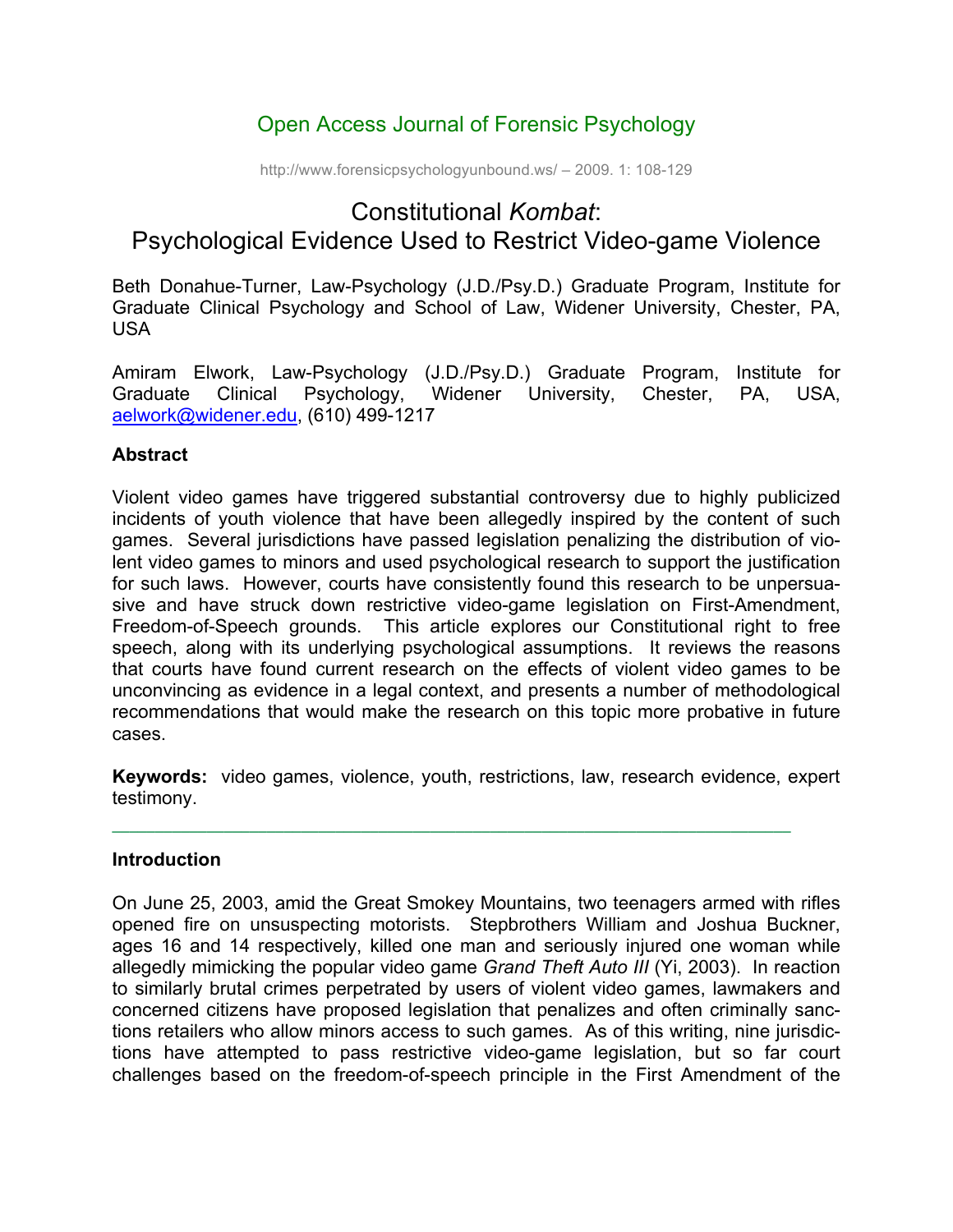United States Constitution have consistently resulted in these laws being declared unconstitutional.

Typically, parties seeking to overcome First-Amendment protections in such court cases have presented psychological evidence to bolster the assertion that exposure to violent video games causes psychological harm to minors (e.g., Entertainment Software Association [*ESA] v. Blagojevich*, 2005, p. 1060). However, while some researchers have found a link between playing violent games and increased aggression (Anderson & Dill, 2000; Anderson & Ford, 1986; Ballard & Wiest, 1995; Carnagey & Anderson, 2005; Irwin & Gross, 1995; Kirsh, 1998; Silvern & Williamson, 1987), others have not (Cooper & Mackie, 1986; Funk, Buchman, Jenks, & Becktoldt, 2003; Funk et al, 2002; Graybill, Kirsch, & Esselman, 1985; Graybill, Strawniak, Hunter, & O'Leary, 1987; Scott, 1995; Winkel, Novak, & Hopson, 1987). As a result of these inconsistencies and other issues that make the research unpersuasive, so far courts have been unwilling to uphold laws restricting the distribution of violent video games (*American Amusement Machine Association [AAMA] v. Kendrick*, 2001; *Entertainment Merchants Association [EMA] v. Henry,*  2007; *ESA v. Blagojevich*, 2005; ESA v. Foti, 2006; ESA v. Granholm, 2006; ESA v. Hatch, 2006; *Interactive Digital Software Association [IDSA] v. St. Louis County*, 2003; *Video Software Dealers Association [VSDA] v. Maleng*, 2004; *VSDA v. Schwarzenegger*, 2007). For example, when overturning the Safe Games Illinois Act, United States District Court Judge Matthew Kennelly declared that the state had "come nowhere near" proving that the law passed First-Amendment constitutional scrutiny using social science evidence (*ESA v. Blagojevich*, 2005, p. 1073). The Supreme Court of the United States has yet to weigh in on this issue.

Although courts have established a clear precedent for overturning restrictive videogame legislation on constitutional grounds, proponents of these laws seem to be relying on the hope that eventually the available psychological evidence on the harmful effects of violent games will become persuasive. The purpose of this article is to: (1) review how courts have responded to restrictive video-game legislation in light of the existing body of research on video-game violence, (2) analyze why that existing research has lacked persuasiveness, and (3) propose changes to the research methodology used in this area so that it can provide courts with more probative evidence in the future.

# **Background**

#### *Public Controversy*

Video games have been a popular pastime of both adults and children for decades. The industry generates over \$13 billion annually in the United States (NPD Group, 2007). Further, as technology has increased, so too has the realism of video-game violence. Because graphically violent video games tend to generate profit, video-game producers appear to compete to see who can release the most dynamic and explicit game of the era.

The video-game industry has made efforts to limit children's access to inappropriately violent games. One such effort was the creation of the Entertainment Software Ratings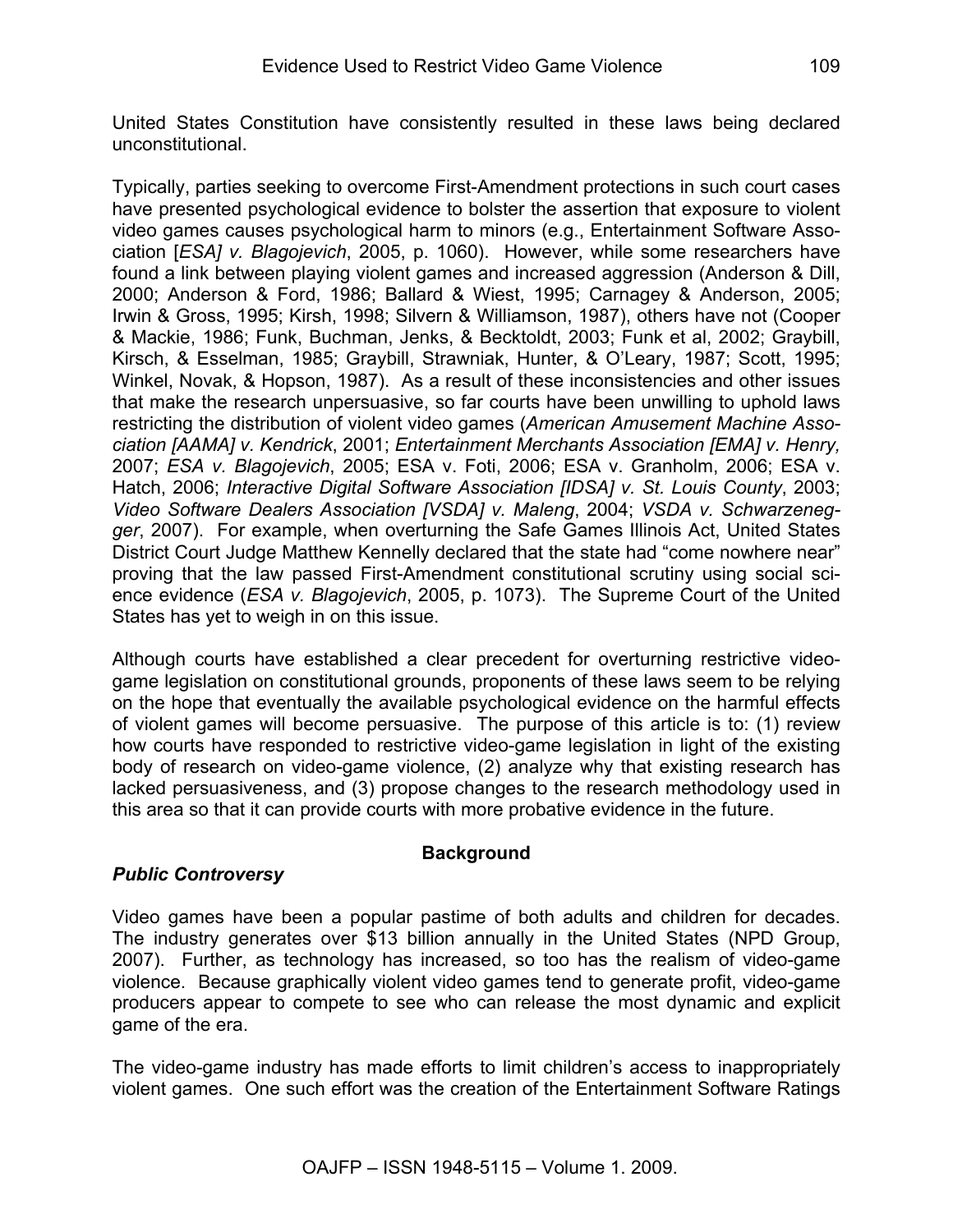Board (ESRB). The ESRB is an independent organization that reviews and rates video games for all major gaming platforms, so that buyers, especially parents, can make more informed purchasing decisions. Despite such efforts by the industry, blame is often quickly placed on violent video games when children who commit brutal acts have been exposed to them.

For instance, armed with a semiautomatic pistol on December 1, 1997, Michael Carneal, age 14, killed three and wounded five at Heath High School in Paducah, Kentucky. Since Carneal was purportedly an avid consumer of violent entertainment, lawsuits were filed against various companies, such as Sony Computer Entertainment, by parents of victims who believed the industry was responsible for the incident (Kelly, 1999). Perhaps the most memorable incident of youth violence in recent history is the massacre at Columbine High School. On April 20, 1999, Eric Harris and Dylan Klebold systematically hunted down classmates and teachers within Columbine's walls. The boys killed 13 people before turning their guns on themselves. Lawsuits were swiftly filed against several video-game makers and distributors after it was alleged that Harris and Klebold were frequent players of games such as *Mortal Kombat*, *Doom*, and *Redneck Rampage* (Abbott, 2002). Also infamous were the Washington D.C. Beltway killings in September and October of 2002, when ten people were shot and killed by a pair of snipers over a period of three weeks. The teenage sniper, Lee Boyd Malvo, was alleged to have been brainwashed into committing the killings by 42-year-old accomplice, John Allen Muhammad. Reports indicated that Muhammad inundated the youth with military-themed violent video games, such as *Ghost Recon* (Siegel, 2003).

The *Grand Theft Auto* series of games is commonly implicated after incidents of youth violence. There is the incident summarized at the beginning of this article and a number of others. For example, in November of 2002, 16-year-old Dustin Lynch beat and stabbed 17-year-old JoLynn Mishne to death. Mishne's father publicly blamed *Grand Theft Auto III* for his daughter's death (Meyer, 2003). In January of 2003 in Oakland, California, Demarcus Ralls and five accomplices embarked on a ten-week killing spree, leaving five dead. Ralls was also charged with two attempted murders and 18 robberies. The gang told police they were imitating scenes from *Grand Theft Auto III* (Zamora, 2006). Also alleged to be mimicking the game*,* 18-year-old Devin Moore fatally shot three police officers with one of their own weapons after being arrested for possession of a stolen vehicle on June 7, 2003 (Bradley, 2005).

Various hypotheses have been proposed to explain how violent video games may at times be responsible for youth violence. One notable theory is that violent entertainment in general, and violent video games in particular, train individuals to kill. Dave Grossman, psychologist for the U.S. Army, alleges that today's video games are literally teaching children to kill in the same way that the military uses behavior-modification techniques to train its soldiers, (Grossman, 1996). Military training programs use human targets, train soldiers to react quickly, and give immediate rewards for rapid shooting in order to desensitize them to killing. Grossman argues that video games have similar effects on children.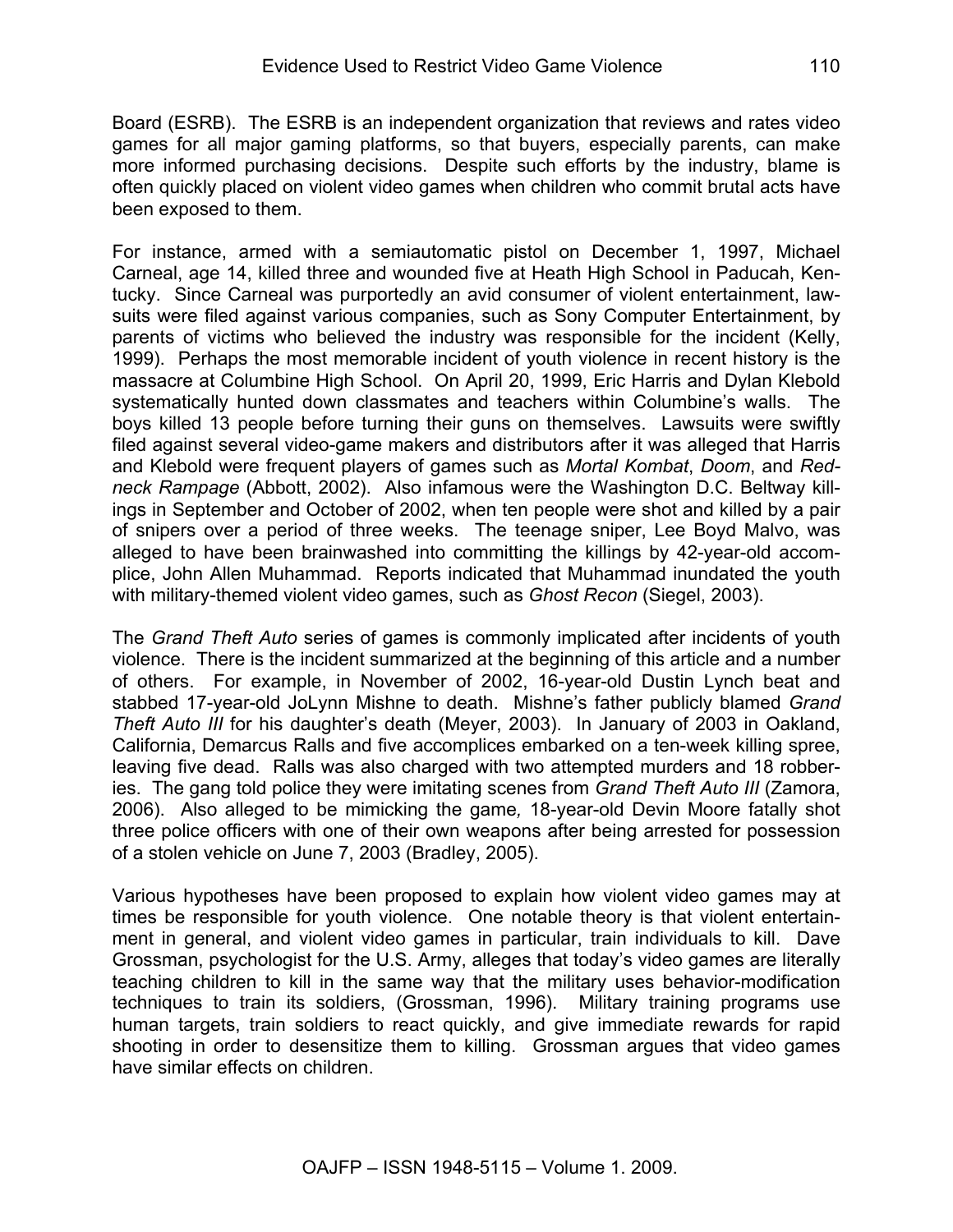Not everyone agrees with Grossman's theory (e.g., Jones, 2002). Some believe that Grossman fails to recognize that effectively conditioning someone for any behavior requires a highly controlled environment. Video games hardly provide a controlled and structured scenario in which to teach someone to kill. Most video-game players are either in their bedrooms at home or in a public arcade surrounded by other people, whereas military training occurs in a rigid, authoritarian setting. Further, while cooperative military trainees are fully aware that they are being taught to kill for their country, video-game users are merely playing a game that they know to be simulated.

#### *Legal Controversy*

The freedom-of-expression clause of the First Amendment provides that "Congress shall make no law . . . abridging the freedom of speech" (U.S. Const., 1787). Although generally this grants individuals the right to express their thoughts and opinions without governmental interference, the right to freedom of speech is not absolute. For example, obscenity, child pornography, incitement of immediate commission of a crime, and fighting words are types of speech deemed generally unprotected by the First Amendment. These exceptions were created on the basis of the Supreme Court's holding that such speech is harmful and goes against the inherent purpose behind the drafting of the First Amendment (Massey, 2005). The content of violent video games has not been found to fall automatically into any of these established categories of exceptions, however. As such, the restrictions that have been attempted to be placed on video games have been subjected to a difficult three-pronged strict-scrutiny test by the courts, under which the government bears the burden of proving that (1) it has a "compelling state interest" to justify such restrictions, that (2) the regulation "actually serves that interest and is necessary to do so," and that (3) the regulation "is narrowly tailored and a material advancement of that interest" (*ESA v. Foti*, 2006, p. 831).

Those who question why exceptions to the protections of the First Amendment must meet such a high standard need to understand the strong philosophical ideals that are embodied in the right to free speech. Underlying each of these ideals are a number of psychological assumptions. For example, one assumption is that the First Amendment fosters a free marketplace of ideas where differing thoughts and opinions can clash, analogous to the concept in economics where superior goods prevail over inferior goods in the open market (*Abrams v. United States*, 1919; Massey, 2005; Mill, 1947; Milton, 2006; Saunders, 2003). The marketplace is therefore the forum in which ideas are expressed and examined to determine whether they represent the truth or whether those ideas should be rejected as falsehoods. Of course, this notion presumes that truth is discoverable and objective, rather than created and subjective. The marketplace theory also assumes that human beings are rational and eventually are able to recognize truth when they are presented with it. Therefore, so the theory goes, no harm can come from allowing false ideas into the marketplace, because ultimately the truth will be chosen.

Another assumption offered in support of the First Amendment is that freedom of speech is the means by which democracy functions (Meiklejohn, 1948). The idea is that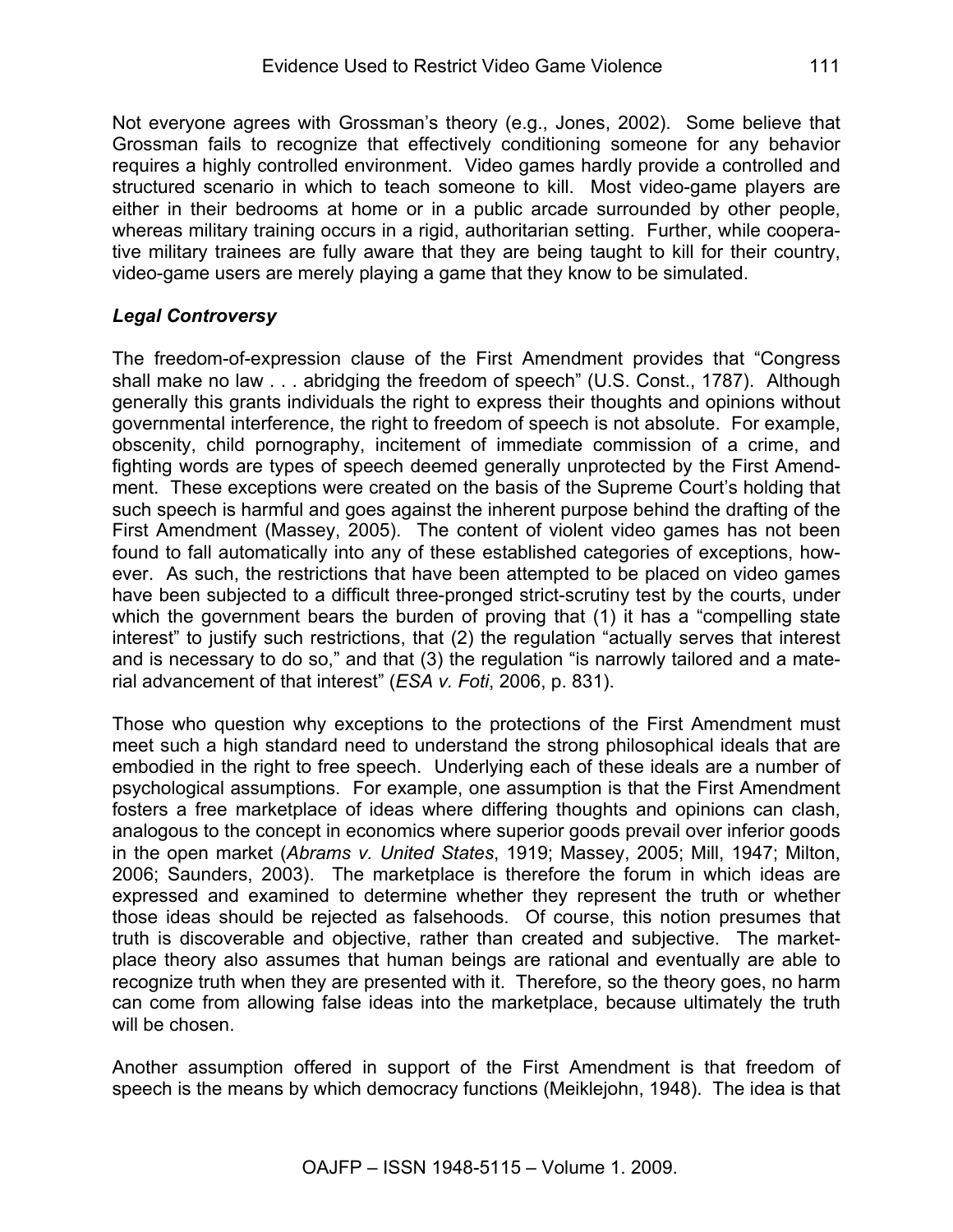during elections it is important for voters to engage in open discussions about political candidates, and after elections citizens need be free to voice their opinions on the government's public policies, so that the needs and desires of the people are reflected (Massey, 2005). The underlying reason that democracy itself is valued is based on the assumption that the people's power to make decisions is superior to that same power resting in the government (Schauer, 1985). Furthermore, it is assumed that, if public officials realize that their actions are going to be scrutinized and perhaps publicized, they will be more likely to act in a reasonable and consistent way (Blasi, 1977).

Another theory behind the First Amendment is that it serves to encourage an attitude of open-mindedness toward speech that some might find to be offensive or unpleasant, but that, within some limits, tolerance must be encouraged for a society to be free (Bollinger, 1986). Free speech is also believed to promote individual thought and independent judgment, which in turn promote autonomy and self-fulfillment (Greenawalt, 1989; Saunders, 2003; Schauer, 1985). In contrast to other cultures where social dependence and collectivist values are encouraged and practiced, ours is one in which it is assumed that individual expression is required for the pursuit of happiness.

#### *Exceptions When It Comes to Children*

Lawmakers who pass legislation restricting the sale of violent video games to minors often argue that our justifications for valuing free speech so much do not apply to children. That is, children seldom contribute significantly to the marketplace of ideas, do not vote or effectively participate in our democratic process, are still engaged in the process of learning appropriate behaviors under the control of their guardians, and have less need for freedom of speech in the context of autonomy and self-fulfillment (Saunders, 2003). In addition, lawmakers point to other instances in which our laws have limited minors' constitutional rights in order to protect them.

Indeed, although the Constitution itself does not mention age, it is clear that it has been construed to give different rights to adults than to minors. For example, whereas adults are free to make decisions to refuse necessary medical care based on religious reasons, immature minors are not able to do the same and neither are their parents. "The right to practice religion freely does not include liberty to expose the . . . child to . . . ill health or death" (*Prince v. Massachusetts*, 1944, p. 166). Similarly, a child does not have a right to be exposed to obscenity (Massey, 2005).

Some argue that shielding children from violent media may be seen as having the effect of *granting* minors more rights when compared to those of adults. The underlying legal and philosophical rationale is that children possess "rights in trust" (Feinberg, 1980) or "developmental rights" (Eekelaar, 1986). In other words, children have certain privileges granted to them that are held in trust for the adults into whom they eventually develop. Among these rights is the right to reach their individual potentials as adults, without being seriously disadvantaged as children. From a psychological perspective, it is presumed that children have a lesser sense of morality and ability to reason morally when compared to adults, and therefore need protection from immoral ideas until they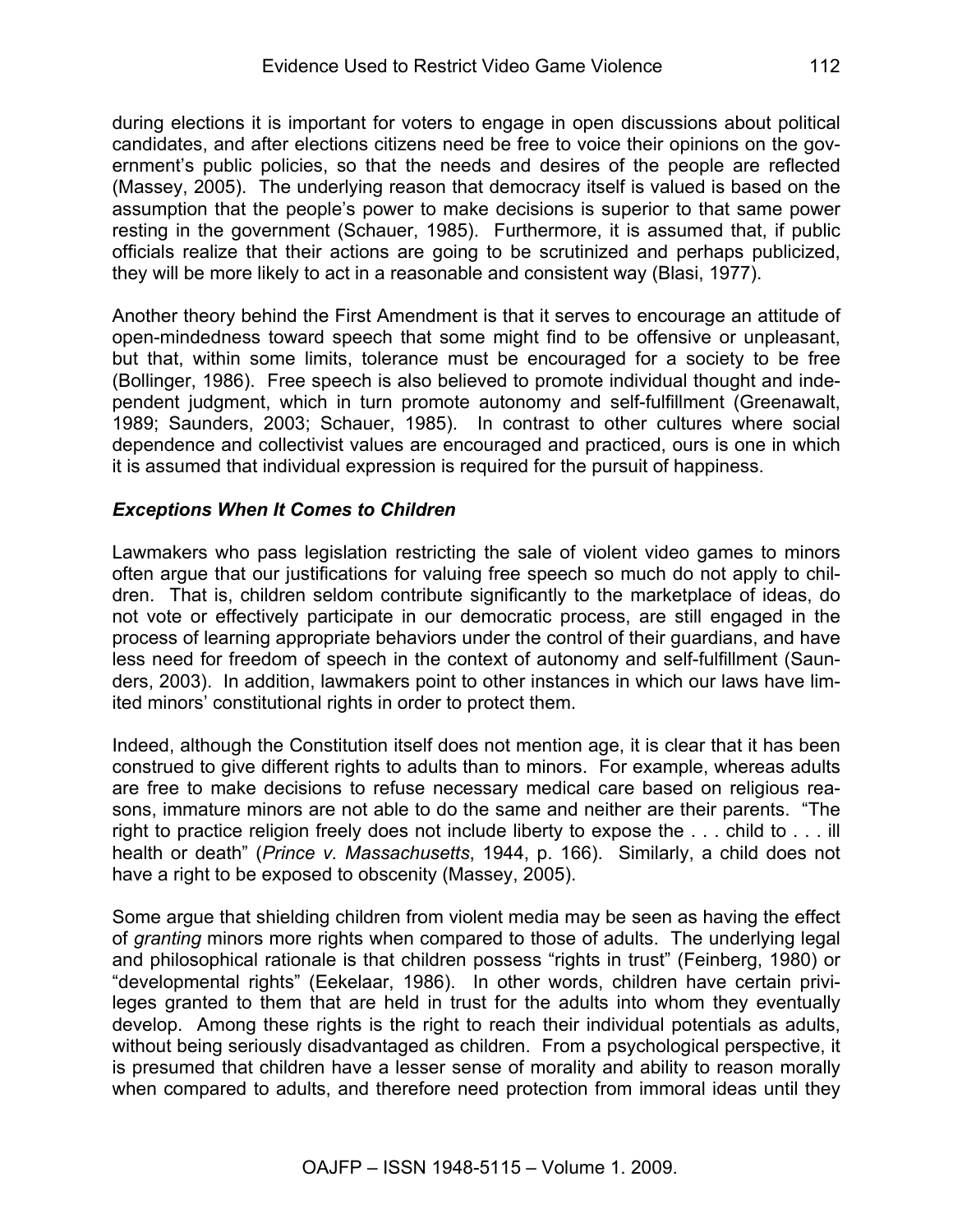are old enough to identify and evaluate them more competently (Moshman, 1989). Another psychological argument made for the limitation of minors' rights to freedom of speech is the assumption that they are more susceptible to undue influence than adults (Moshman, 1989).

#### **Court Challenges to Restrictive Video-game Legislation**

As of the writing of this article, nine attempts at restrictive video-game legislation have been passed and ultimately defeated by the video-game industry. Most of the laws at issue applied to game retailers who sold, rented, or otherwise made available violent video games to minors (*AAMA v. Kendrick*, 2001; *EMA v. Henry,* 2007; *ESA v. Blagojevich*, 2005; *ESA v. Foti*, 2006*; ESA v. Granholm*, 2006*; ESA v. Hatch*, 2006*; VSDA v. Maleng*, 2004; *VSDA v. Schwarzenegger*, 2007); one ordinance targeted the minors who purchased the games instead (*IDSA v. St. Louis County*, 2003). Violators of the statutes were subject to civil and criminal penalties, such as fines and incarceration.

A common first attack launched by the counties, cities, and states restricting violent video games has been to reason that violent video games constitute obscenity and are therefore unprotected by the First Amendment. However, because the obscenity exception has been ruled to apply only to sexually explicit material, this argument has been unsuccessful (*AAMA v. Kendrick*, 2001; *ESA v. Blagojevich*, 2005; *IDSA v. St. Louis County*, 2003; *VSDA v. Maleng*, 2004). Courts have also thwarted other attempts to force violent video games into exceptional categories by unequivocally holding that video games are fully protected speech entitled to a strict-scrutiny analysis (*ESA v. Foti*, 2006). A strict-scrutiny analysis first requires that any regulation which restricts the First Amendment be based on a "compelling interest." Jurisdictions passing restrictive videogame legislation have tried to meet this test by arguing that their compelling interest has been to protect the physical and psychological well-being of minors from the harm that violent video games cause. Courts have consistently accepted the protection of minors as a compelling interest, so meeting this element of strict scrutiny has not been an issue.

Under strict scrutiny, however, it is also necessary to prove with substantial evidence that the problem of youth violence will actually be reduced by these laws. More specifically, courts have asserted that empirical evidence must be presented to support the claim that playing violent video games causes harmful psychological effects on minors (e.g., *AAMA v. Kendrick*, 2001; *EMA v. Henry*, 2007; *ESA v. Hatch*, 2006; *IDSA v. St. Louis County*, 2003). This part of the strict-scrutiny test has been very problematic for proponents of restrictive video-game legislation.

Typically, the social-science evidence presented in these cases has been intended to show that exposure to violent video games increases an individual's aggressive behavior. For example, experimental studies have compared the reactions of two groups of volunteers: one that played a violent video game for a short period of time versus another that played a non-violent video game. Then, the researchers observed the participants' behavior to measure which participants exhibited more aggression of some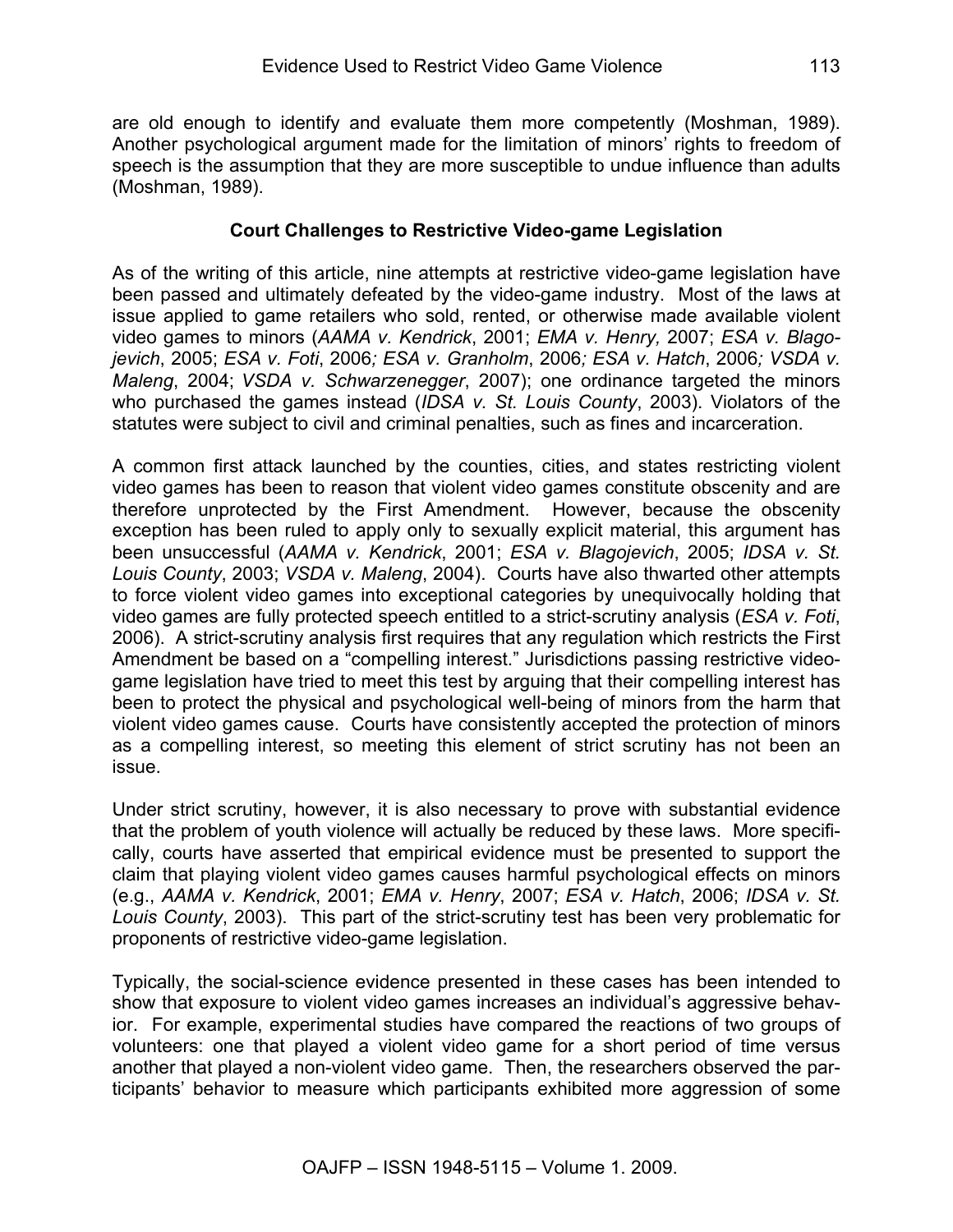type. Similarly, other studies have measured the statistical correlations between exposure to violent video games in the past and individuals' history of aggression. So far, the courts have found such research to be insufficiently persuasive:

## *AAMA v. Kendrick*

The first-of-its-kind ordinance targeted coin-operated video-game arcade operators in Indianapolis (Indianapolis, Ind., 2000), but never went into effect as a result of swift challenges by the video-game industry on the grounds that it violated the First Amendment (*AAMA v. Kendrick*, 2001). The city of Indianapolis supported its case with socialscience evidence that purported to demonstrate a causal relationship between playing violent games and aggression. Specifically, the city presented an article discussing two psychological studies conducted by Dr. Craig Anderson, an often-cited researcher in this area and professor at the Iowa State University. The first study examined exposure to violent games and aggressive behavior among college students. After collecting selfreport data on the students' histories of violent video-game play and commission of aggressive acts, researchers found a positive correlation between exposure to violent video games and aggression (Anderson & Dill, 2000). The second study included participants who believed they were competing against another participant, playing either a violent video game or a non-violent video game. The winning participants were then asked to administer a "noise blast" to their losing opponent. Researchers concluded that violent video games increased aggressive behavior since students who were asked to play the violent game gave their opponent a longer noise blast than non-violent game players; however, the difference in duration of noise blasts between the two experimental conditions was only milliseconds (Anderson & Dill, 2000).

The court did not find these studies persuasive. First, the video games played by participants in the studies were dissimilar to those targeted by the Indianapolis ordinance. Furthermore, the studies were unable to prove that violent video games had ever resulted in any actual violent acts in the community.

The idea that a child's interest in such fantasy mayhem is 'morbid' – that any kid who enjoys playing 'The House of the Dead' or 'Ultimate Mortal Kombat 3' should be dragged off to a psychiatrist – gains no support from anything that has been cited to [the court] in defense of the ordinance (*AAMA v. Kendrick*, 2001, p. 579).

#### *IDSA v. St. Louis County*

Another ordinance passed in St. Louis County, Missouri, (St. Louis County Ordinance No. 20,193, 2000) was promptly challenged on constitutional grounds (Jones, 2003). The case was ultimately decided by the United States Court of Appeals for the Eighth Circuit in June of 2003, which ordered a permanent injunction barring enforcement of the law (*IDSA v. St. Louis County*, 2003). To bolster its case, the county presented another study by Dr. Craig Anderson to demonstrate that playing violent games leads to immediate aggressive behavior and aggressive thoughts (Anderson & Bushman, 2001). The court did not find this study persuasive, stating that "this vague generality falls far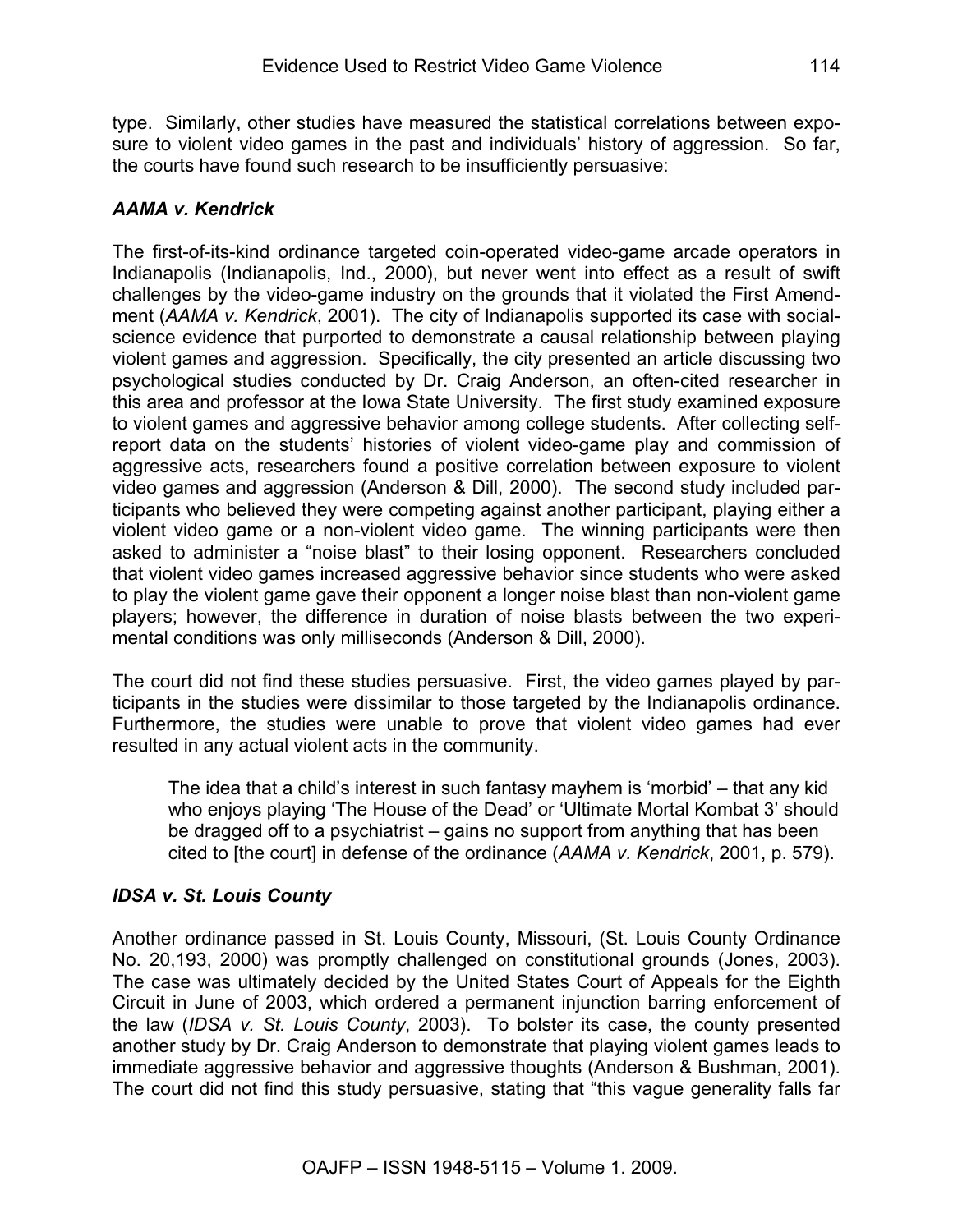short of a showing that video games are psychologically deleterious." The court also rejected several other "ambiguous, inconclusive, or irrelevant studies" presented, which were conducted with adult participants instead of minors.

#### *VSDA v. Maleng*

Legislation in the state of Washington (H.B. 1009, 2003) was also successfully challenged on First-Amendment grounds before a United States District Court in July of 2004 (*VSDA v. Maleng*, 2004). Among other things, the state had to demonstrate that the physical or psychological welfare of minors was threatened by the violent video games targeted by the legislation. Washington's legislature determined that "there has been an increase in studies showing a correlation between exposure to violent video and computer games and various forms of hostile and antisocial behavior." The court evaluated the basis for that determination in order to "ensure that the legislature's judgments [were] based on reasonable inferences drawn from substantial evidence" (*VSDA v. Maleng*, 2004, p. 1187).

The state presented reports from experts and psychological studies that tended to suggest a causal relationship between exposure to violent games and aggression. The video-game industry presented its own expert, report, and several studies that suggested no causal link between violent games and aggressive behavior. In the end, the court held that while short-term effects on aggression could be reasonably inferred from the state's evidence and that long-term exposure might be one risk factor leading to aggressive behavior, the current body of research on the topic was unpersuasive. The court found no evidence that exposure to violent video games might result in real violence; most studies presented by the state did not assess actual aggressive behavior, but instead "behaviors that serve as proxies for actual aggression." The court did state that it "hopes that more research is done to determine the long-term effects of playing violent video games on children and adolescents" (*VSDA v. Maleng*, 2004, p. 1188).

# *ESA v. Blagojevich*

In July of 2005, the State of Illinois passed the Violent Video Games Law (VVGL). Again, the video-game industry successfully challenged it on constitutional grounds in a United States District Court in December of 2005 (*ESA v. Blagojevich*, 2005). The state of Illinois presented, among other evidence, 17 scholarly articles and several live witnesses suggesting a connection between violent media and aggressive behavior. Dr. Craig Anderson, an author of 14 of the articles, testified about his "general aggression model" and how a person's experiences can trigger aggressive thoughts and behaviors.

In addition to the studies discussed in earlier cases, Dr. Anderson testified to several other experiments he had conducted, which suggested that playing violent video games increases aggression; all three studies used college students as participants. In one study, students who had played a violent game were more likely to form aggressive words in a word-completion task (Anderson et al., 2004). In two studies, participants who had played violent video games gave louder noise blasts when given the opportu-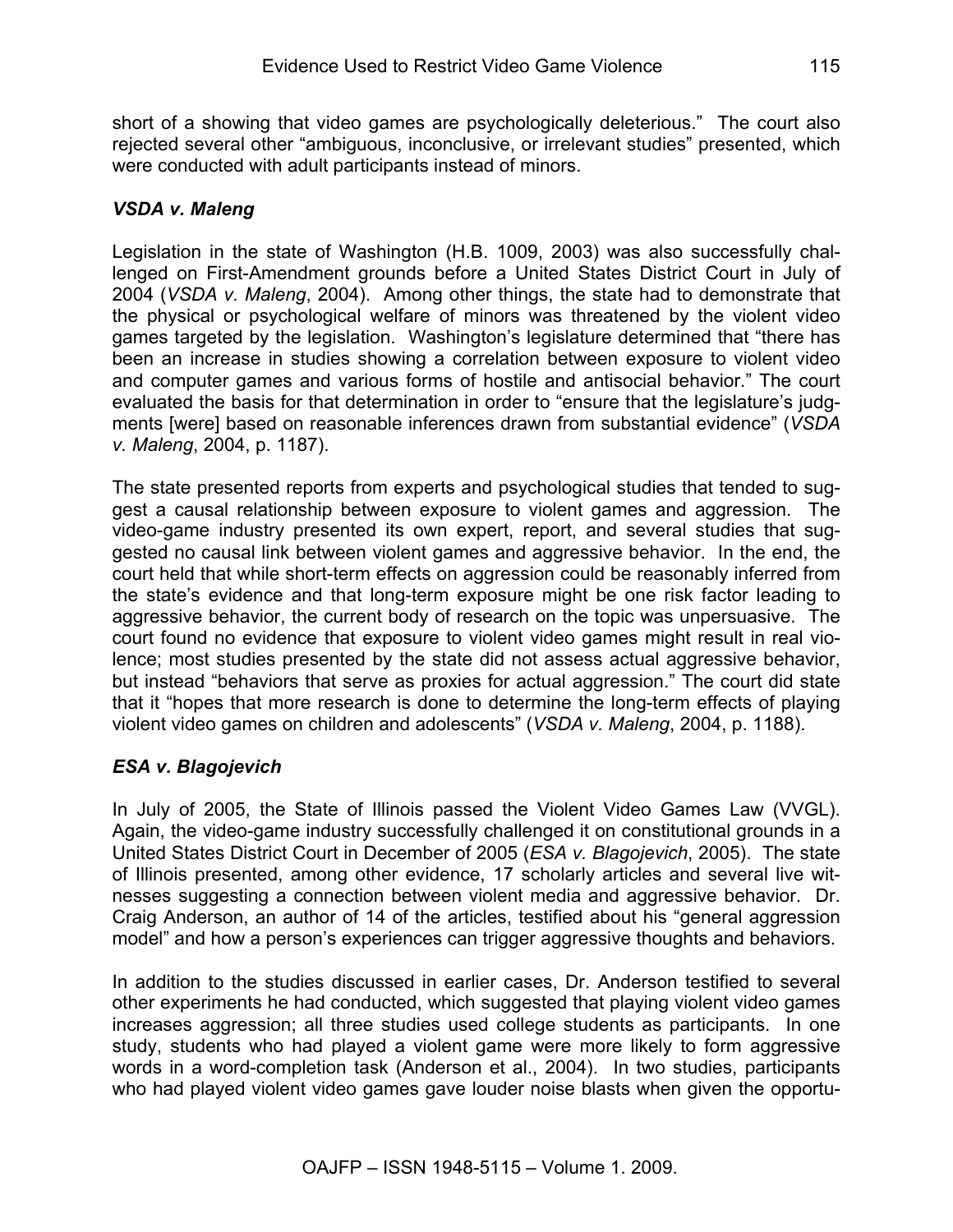nity to do so after winning their games (Anderson et al., 2004). As the court noted, however, violent game players administered average noise blasts that were "less than one point higher than the average noise blast of non-violent video game players" (*ESA v. Blagojevich*, 2005, p. 1061).

Dr. Anderson also testified about three meta-analyses he conducted. In each, Dr. Anderson purported to find a link between violent video-game exposure and aggression (Anderson, 2003; Anderson, 2004; Anderson & Bushman, 2001; Anderson et al., 2003). He further testified that there had been only one reliable longitudinal study on this subject, in which elementary school students were asked about their exposure to violent video games during a six-month period. The participants' responses were compared to reports from parents and teachers that estimated the children's aggressive behavior during that same period. Students with more violent video-game exposure showed an increased likelihood of being involved in an aggressive physical altercation by the end of the six months. The study controlled for students who were involved in fights prior to the study's beginning (Gentile & Anderson, 2006). The court commented that:

The total increase in aggressive behavior between the beginning and end of the study, however, was not very large; there was a high (0.4 to 0.5) correlation between aggression at the beginning and end of the study; and at most, only four percent of the increase in aggression was associated with exposure to videogame violence (*ESA v. Blagojevich*, 2005, p. 1061).

The video-game industry's experts were Drs. Jeffrey Goldstein and Dmitri Williams. They conceded that there is a positive statistical correlation between exposure to violent games and aggression, but questioned the validity of Dr. Anderson's measures of aggression and proof of a true causal link. In addition, they presented contradictory research that suggested no causal link or that aggression decreased if a participant played video games for longer periods of time. The court found Drs. Goldstein and Williams more persuasive, noting that research had not shown a definitive causal link between playing violent video games and aggression, further stating that "researchers in this field have not eliminated the most obvious alternative explanation: aggressive individuals may themselves be attracted to violent video games" (*ESA v. Blagojevich*, 2005, p. 1063).

#### *ESA v. Granholm*

Michigan's law restricting violent video games (Mich. P. A. 108, 2005) was challenged by the industry as well before a United States District Court in March of 2006 (*ESA v. Granholm*, 2006). One of the problems that the court found with the law was that it did not seem to be based on "substantial evidence." The state of Michigan used the same research conducted by Dr. Anderson, as did the state of Illinois. Michigan also asserted that the American Medical Association, the American Pediatric Association, and the American Psychological Association were in support of the conclusion that exposure to violent games led to detrimental effects on minors. However, the court dismissed these stances as political postures since they did not appear to be based on any scientific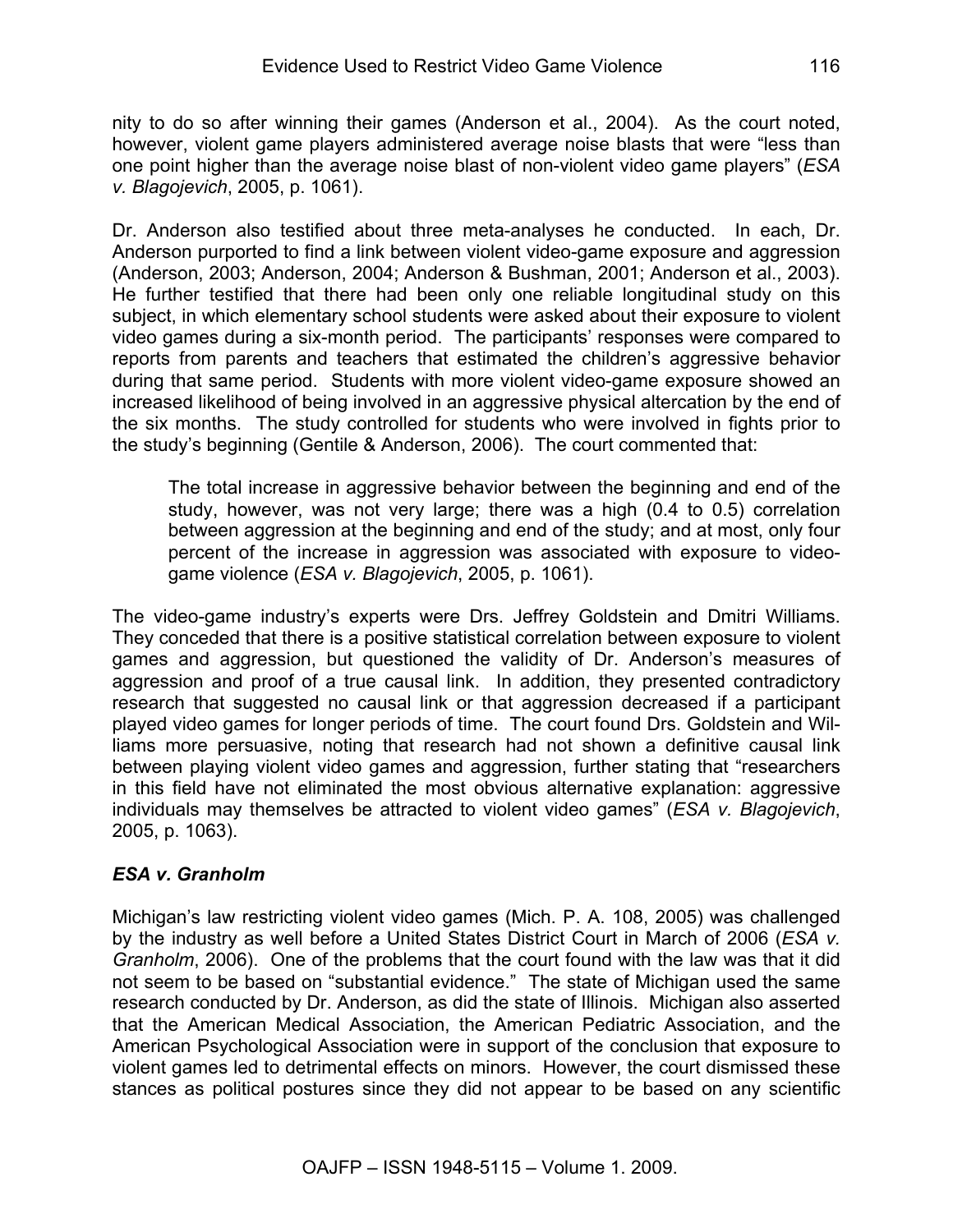research. Therefore, "based on the research presented by the defendants, it cannot be said that the legislature enacted the law using 'reasonable inferences' from scientific literature based on 'substantial evidence'" (*ESA v. Granholm*, 2006, p. 654).

# *ESA v. Hatch*

A statute in Minnesota uniquely targeted minors who played violent games, rather than the retailers who sell them (Minn. Stat. § 325I.06, 2006). The Act stated that "a person under the age of 17 may not knowingly rent or purchase [a video game rated AO or M by the ESRB];" the Act also required that purveyors of violent games post a sign notifying customers of this law. The video-game industry challenged this law and the case was heard before a United States District Court in July of 2006 (*ESA v. Hatch*, 2006). The state relied primarily on a meta-analysis conducted by Dr. Craig Anderson, which had also been presented in Illinois (Anderson, 2004). Results of this meta-analysis showed that violent-video-game exposure is correlated with aggression in children and adolescents. However, the court found this study "completely insufficient to demonstrate an empirical, causal link between video games and violence in minors" (*ESA v. Hatch*, 2006, p. 1069). The court also pointed to the lack of longitudinal research as another weakness in the data.

# *ESA v. Foti*

Louisiana passed a statute restricting the sale, rental, or lease of video games that "appeal to the minor's morbid interest in violence" (La. Act 441, 2006), but it was overturned on appeal by a United States District Court in August of 2006 (*ESA v. Foti*, 2006). The state presented social-science research suggesting a relationship between violent video games and aggressive behavior. The court noted that most of the evidence had been used in previous cases where regulations were ultimately overturned, and agreed that the evidence used in support of the law had been "sparse and could hardly be called in any sense reliable" *(ESA v. Foti*, 2006, p. 832). The state also presented an article suggesting that exposing adolescents to violent media might result in more conflictual social relationships, but conceding that more research was needed for a definitive conclusion (Brady & Matthews, 2006). Other articles presented focused on other forms of media violence and not video games. The court did not find any of this evidence persuasive: "It is unlikely that the State will be able to establish that any video games are directed toward inciting imminent lawless action or that they are likely to cause such action" (*ESA v. Foti*, 2006, pp. 832-833).

# *VSDA v. Schwarzenegger*

The state of California passed restrictive video-game legislation in 2005 (A.B. 1179, 2005), but it was overturned by a United States District Court in 2007 (*VSDA v. Schwarzenegger*, 2007). The state presented, among other evidence, several articles by Dr. Anderson to support its case. However, noting that the courts in prior cases found Dr. Anderson's studies unpersuasive, this court was not persuaded either. The court disparaged the research presented because it did not demonstrate a sufficient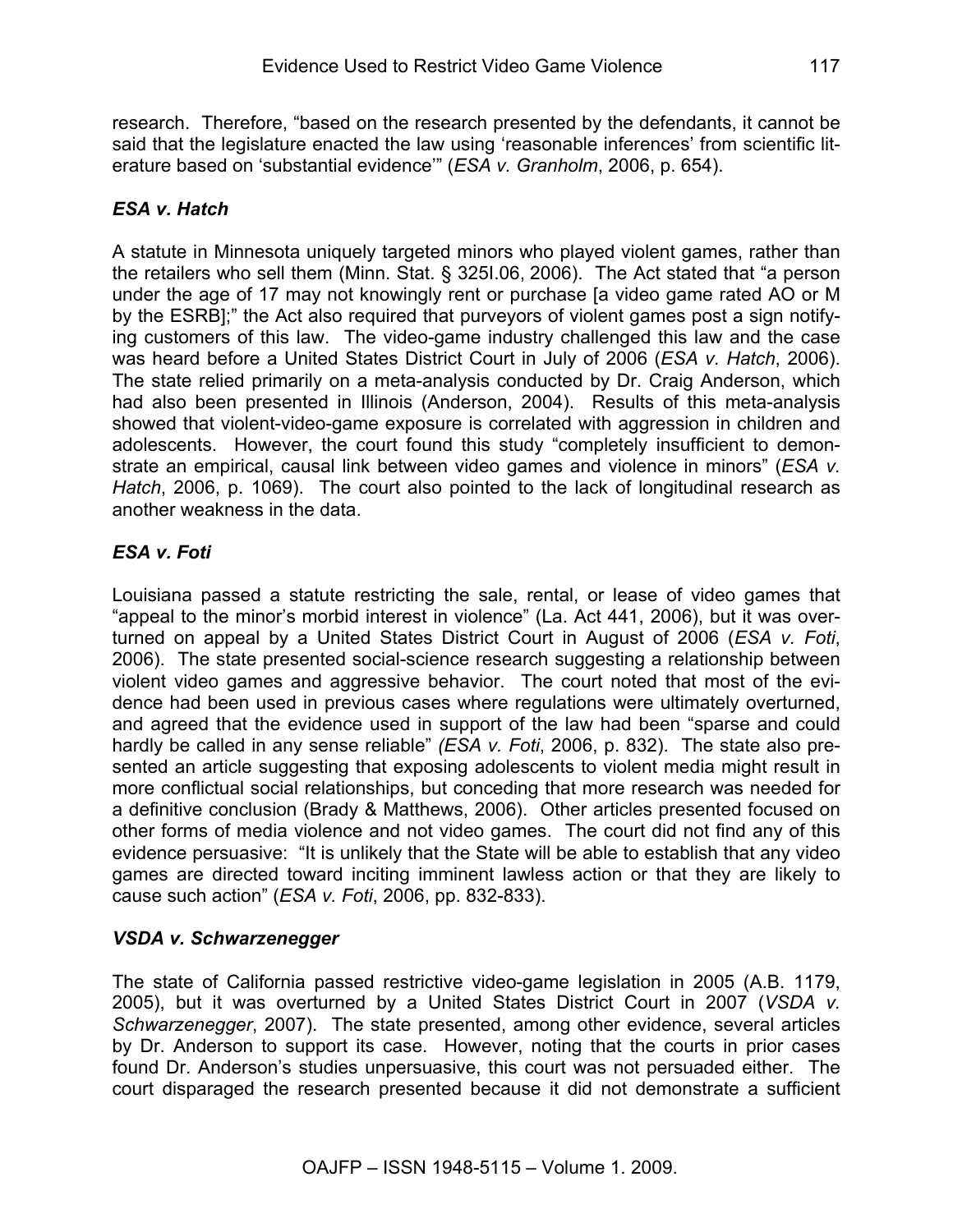casual relationship between playing violent games and harmful psychological effects. This was because there was "no showing that violent video games as defined in the Act, in the absence of other violent media, cause injury to children," and because the state was unable to present evidence that video games are somehow more harmful than other forms of media just because they are interactive.

## *EMA v. Henry*

In 2007, a United States District Court (*EMA v. Henry*, 2007) granted the video-game industry's petition for a permanent injunction of a statute in Oklahoma that criminalized the distribution of violent material of "any description, exhibition, presentation or representation" that is "harmful to minors" (Okla. Stat. tit. 21, § 1040.75(3)(b), 2006). The court noted that "the First Amendment does not allow prohibitions to speech on the basis of "common sense" and that the evidence the state presented was not persuasive enough to support the conclusion that violent games cause psychological harm to minors (*EMA v. Henry*, 2007, p. 16).

#### **Other Violent Video-game Research**

It is clear from our case-law summary above, that the studies used as a basis for restrictive video-game legislation thus far have been found by the courts to be unconvincing. However, the studies that have been presented in court are only a sample of what has been published on the effects of violent video games. Thus, we reviewed these other studies as well, in order to determine if any empirical data exist that the courts might find to be more probative. Our literature search revealed five types of articles: narrative literature reviews, meta-analyses, experimental research, correlational research, and longitudinal research. Rather than review these studies individually, a general overview will suffice for our purposes.

Our first impression from this review is that the research results on the effects of violent video games have been inconsistent and equivocal. Some studies suggest that violent game-play increases aggression (e.g., Ballard & Wiest, 1995; Carnagey and Anderson, 2005; Dill and Dill, 1998; Dominick, 1984; Fling et al., 1992; Funk et al., 2004; Gentile, Lynch, Linder, & Walsh, 2004; Ihori, Kobayashi, & Kimura, 2003; Irwin & Gross, 1995; Kestenbaum & Weinstein, 1985; Kirsh, 1998; Krahe & Moller, 2004; Lin & Lepper, 1987; Schutte, Malouff, Post-Gorden, & Rodasta, 1988; Silvern & Williamson, 1987; Slater, Henry, Swaim, & Anderson, 2003), while other studies propose that it does not (Cooper & Mackie, 1986; Funk et al., 2002, 2003; Graybill et al., 1985; Graybill et al., 1987; Scott, 1995; Van Schie & Wiegman, 1997; Williams & Skoric, 2005; Winkel et al., 1987).

Our second conclusion is that none of these studies meets the minimal research criteria that the courts have established as necessary to be probative in a legal context. None of these studies answers the questions of legal relevance that the courts have articulated. For example, there has been no research to address the question of whether violent video games are more harmful than other forms of violent media. In addition, no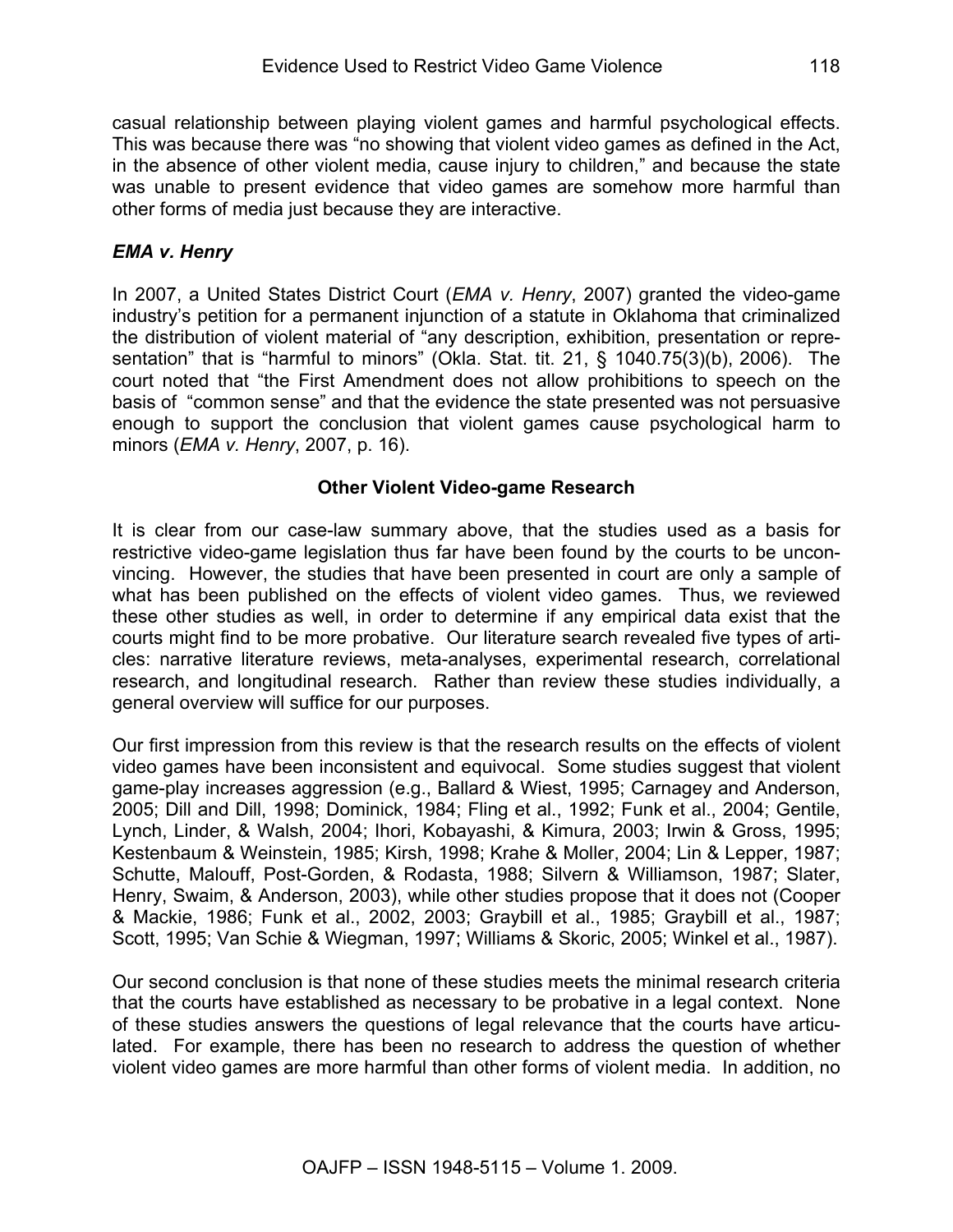research has been done on whether violent video games cause long-term or short-term effects.

There are several external validity problems shared by many of these studies as well. For example, many studies used college-aged participants, whereas the most relevant age group is minors, since that is the age group targeted by restrictive video-game legislation. It is also questionable whether college students participating for class credit serve as an appropriate sample of heavy video-game players, since they represent a more academically oriented population. Also, the games used in the studies were often not representative of the games involved in high-profile youth violence incidents. This is because most of the studies use older, less technologically advanced games. Another problem is that game-play within experiments tend to range between 8 to 20 minutes, whereas real video-game users often play much longer than that and repeatedly for years.

The measures of aggression that have been used by most researchers are also questionable. For example, correlational studies have relied primarily on self-report data to collect information about the participants' history of aggressive behavior. Unfortunately, self-report questionnaires tend to encourage answers that respondents perceive to be socially preferable; at times this might lead them to either underreport or over report aggressive behaviors. The typical measures of aggression in experimental studies are mild and artificial, and lack the external validity of real violent acts. Finally, even though many researchers have found statistically significant results, their effect sizes have been relatively small in a real world sense.

#### **Proposed Methodological Modifications: An Applied Research Paradigm**

If psychological research on the effects of violent video games is to be used to change our laws in this area, it must answer the specific questions that our legislatures and courts need answered. This suggestion may seem obvious, but at least in this area of research, such common sense has not been commonly practiced. We think that one explanation for this fact is that, up to now, researchers in this area have been theoretically minded rather than applied. As most readers know, the primary objective of theoretical research is to demonstrate a psychological principle. For example, one might study the effects of violent video games on children as a way to better understand how aggression develops, or as a way to support one or more general theories on aggression (e.g., Anderson, Gentile & Buckley, 2007). This type of research may help answer some real-world problems, but that is incidental to its primary purpose. In contrast, the primary goal of applied research is to solve a real-world problem; its contribution to theory is also incidental. For example, one might study the effects of violent video games on minors in order to answer very specific legislative questions that may or may not be important to psychological theory.

Of course there are studies that are both theoretically important and vitally applicable to the real world at the same time, but they tend to be the exception. In addition, it is true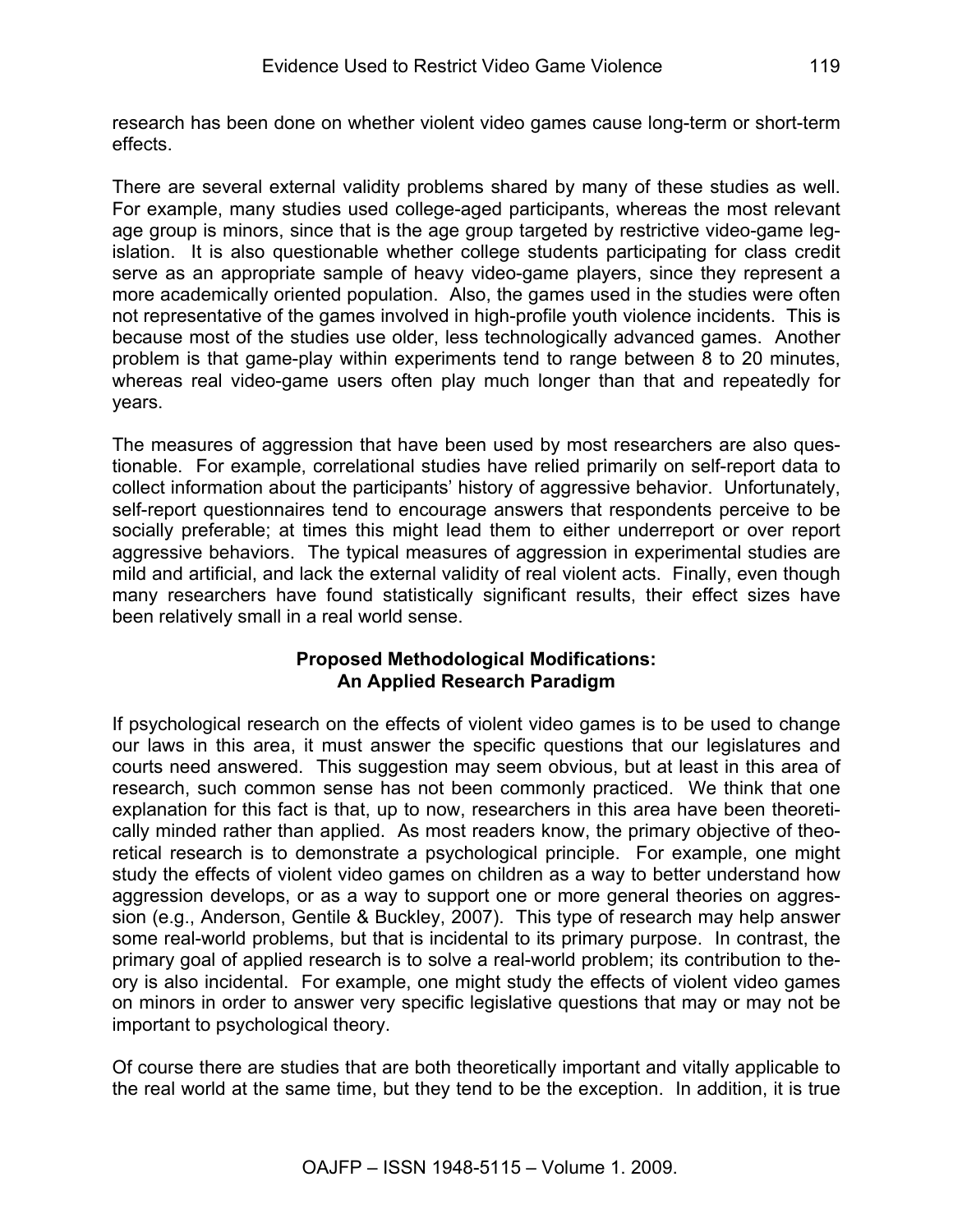that one type of research complements and builds on the other. All we are asserting here is that most of the legal questions that are being asked with regard to violent video games are applied in nature, and that the researchers who have been engaged in this area of study so far have had a theoretical mindset. In turn, this has caused much of their findings to be tangential or unpersuasive in the public-policy context. We think that a paradigm shift needs to occur among those researchers who want their research to be optimally useful to legislatures and courts. More specifically, such researchers need to design studies that answer legally relevant questions, in externally valid ways, and with enough statistical power to demonstrate real-world significance. What follows are our concrete recommendations in this regard.

### *Legal Relevance*

Researchers conducting studies for an applied, legal audience need to design them to answer questions that the legal system considers relevant. For example, courts have consistently expressed a need for research to test the extent to which violent games cause more or less harm than television or movies (*AAMA v. Kendrick*, 2001; *EMA v. Henry*, 2007; *ESA v. Blagojevich*, 2005; *ESA v. Hatch*, 2006; *VSDA v. Schwarzenegger*, 2007). Courts are wary of upholding restrictive video-game legislation if, for example, violent movies are just as harmful as violent video games; they don't want to pave the way for censorship of other types of speech inadvertently and create unintended consequences.

The courts have also expressed an interest in knowing whether violent games actually *cause* aggression in minors, or whether already-aggressive individuals are simply attracted to violent games (*ESA v. Blagojevich*, 2005; *ESA v. Granholm*, 2006; *ESA v. Hatch*, 2006; *VSDA v. Schwarzenegger*, 2007). They have commonly denigrated correlational findings of a statistical link between exposure to violent video games and aggressive behavior, which do not really prove a causal link. In addition, the courts have articulated the need to know whether violent video games alone cause an increase in aggression, or whether there are a myriad of other factors (e.g., age, gender, socioeconomic status) that interact with video games to cause such an effect (*VSDA v. Schwarzenegger*, 2007). The reasoning here is that, if other significant factors go unaddressed, such that restricting video games will not have a noticeable impact on youth violence, then it may not seem necessary to restrict a right as important as the freedom of speech. Therefore, future studies need to parse out the impact of violent video games in the context of other causes. Finally, several courts have articulated the legal relevance of whether violent video games cause long-term effects, or merely transient effects on minors (*ESA v. Blagojevich*, 2005; *ESA v. Hatch*, 2006; *VSDA v. Maleng*, 2004). Thus, experimental research designed to assess the long-term effects of video-game violence is also needed.

# *External Validity*

External validity refers to whether the conditions in a study are representative of real-life conditions. To be probative in a legal context, studies on the effects of violent video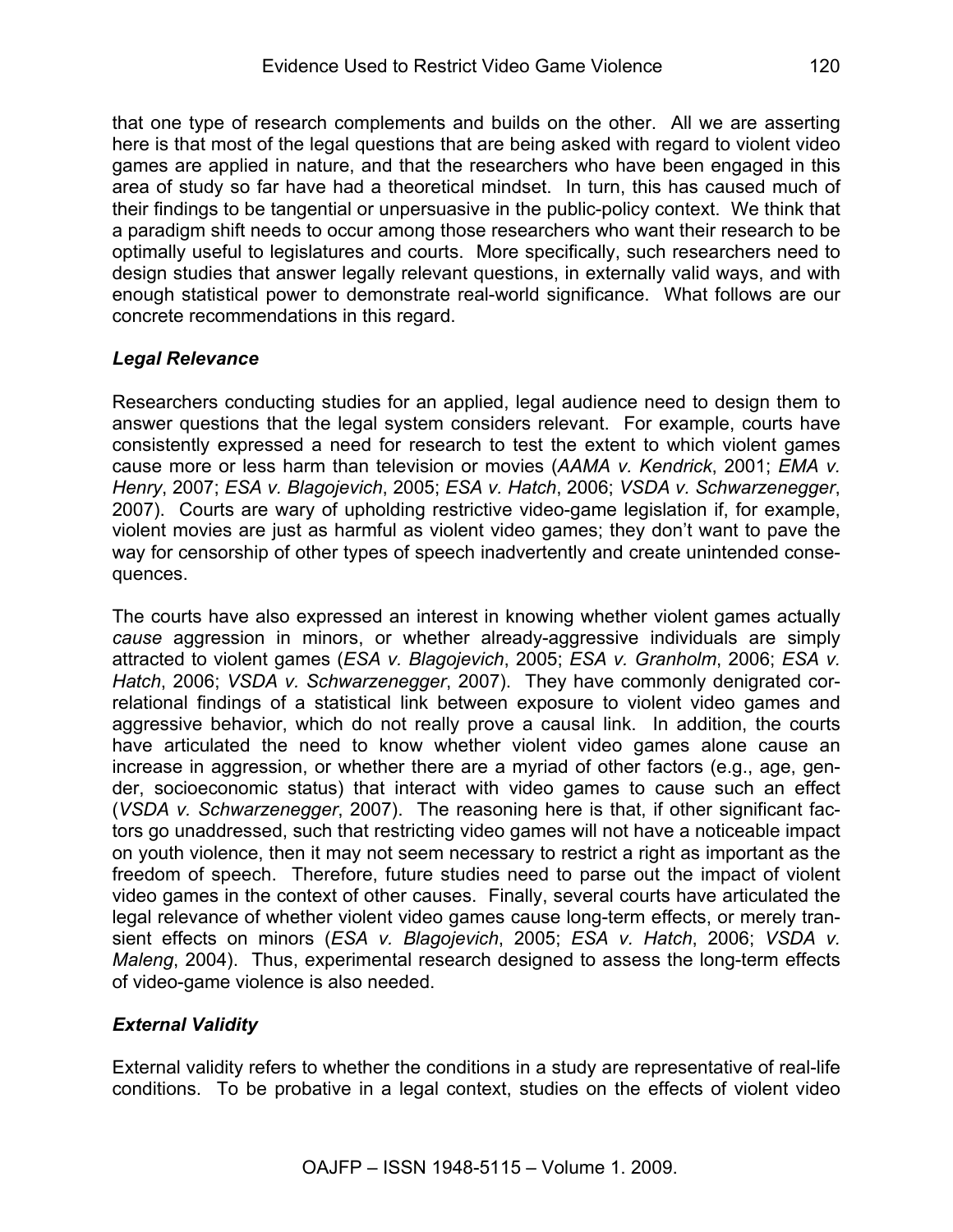games need to employ participants and video games that are targeted by the legislation at issue (*AAMA v. Kendrick*, 2001; *ESA v. Blagojevich*, 2005; *IDSA v. St. Louis County*, 2003). Since restrictive video-game legislation is aimed at curbing youth violence by limiting minors' access to violent games, studies should be conducted with minors, and especially with male adolescents, as they tend to commit the most acts of youth violence (Kirsh, 2003). Similarly, video games played by research participants need to be ultra-violent games such as *Grand Theft Auto III* and *Manhunt*, since those are the games often cited in highly publicized incidents of youth violence. In addition, experimental conditions that involve playing violent video games need to be reflective of reallife video-game play in terms of duration (*ESA v. Blagojevich*, 2005). For example, having participants play a game for 10 minutes does not appropriately replicate the actual experience of playing a violent video game, since most gamers play for significantly longer periods of time in reality.

Courts have stated explicitly that they require evidence of actual incidents of aggressive behavior resulting from violent video games, not merely aggressive thoughts or feelings (*ESA v. Blagojevich*, 2005; *ESA v. Granholm*, 2006; *VSDA v. Maleng*, 2004; *VSDA v. Schwarzenegger*, 2007). Measures of aggression, therefore, need to be sensitive to that requirement and measure real-life aggression. Meeting this requirement is probably the most difficult research challenge of all, due to research design and ethical considerations.

One can attempt to measure real-life aggressive behavior in correlation research through the use of questionnaires. Self-report questionnaires, however, can be problematic when measuring aggressive behavior because participants can purposely distort their history. To overcome this challenge, researchers need to resort to providing anonymity to participants, so that they are more likely to reveal their true history. In addition, such revelations need be corroborated by the independent reports of other objective observers (e.g., school personnel) and records (police and school records). No matter what one does in this regard, however, correlational research tends to be weaker than experimental research in answering the all-important questions related to cause and effect.

The problem is, however, that a strict code of research ethics and laws prohibit researchers from conducting experimental studies that produce the kinds of violent behavior that courts are requesting, namely real-life physically aggressive behaviors (*ESA v. Granholm*, 2006; *VSDA v. Schwarzenegger*, 2007). There is a possible solution to this challenge, however. Researchers can design studies to observe the behaviors of a sample of naturally occurring, heavy, violent-video-game users. Under this design, the control group continues playing violent games as they would under normal circumstances. The experimental group is asked to play with alternative, non-violent video games. Researchers can then measure actual, real-life incidents of violent behavior committed by the experimental and control groups without violating any ethical or legal guidelines; if the experimental group experiences a reduction in violent behaviors, there is no harm done.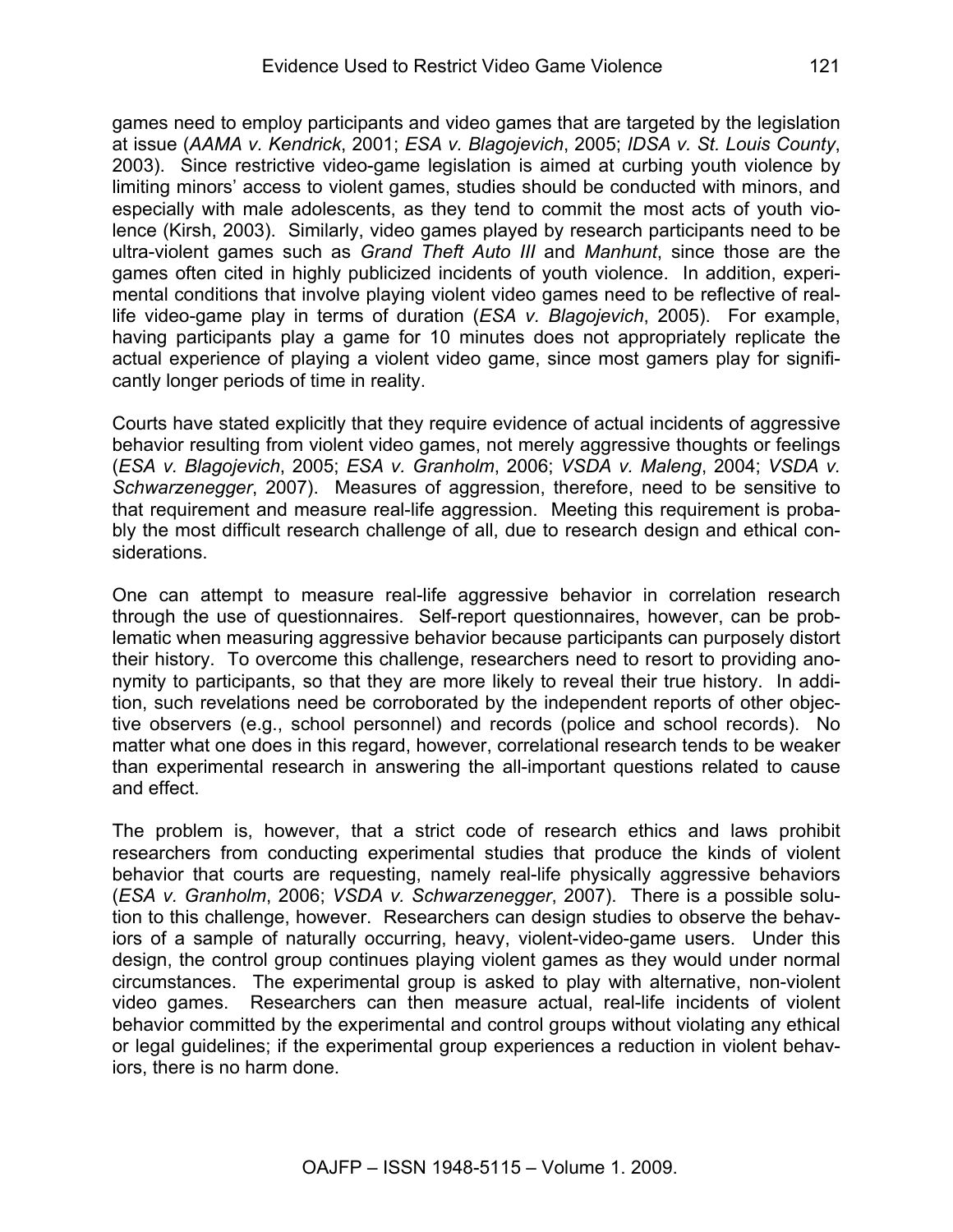Statistical conclusion validity is the extent to which research findings can be attributed to an actual relationship between the scores being measured, as opposed to a chance occurrence (random variability). There are four factors that contribute to whether a study's results have statistical conclusion validity: sample size, statistical-significance level, statistical power, and effect size. (It is beyond our scope to discuss these concepts in detail here, but see Cohen, 1988, or Murphy, Myors & Wolach, 2008.) For our purposes, we want to direct the reader's attention to two factors that are particularly relevant to this area of applied research: statistical power and effect size.

Calculating the power of one's statistical analyses is very relevant to determining the probability that either the positive or the negative findings in a study could have occurred by chance (see Cohen, 1988; Murphy, Myors & Wolach, 2008). Legislatures and courts evaluating restrictive video-game legislation are interested in determining the statistical validity of studies that support either side of any relevant issue; studies suggesting that violent video games either do or do not cause aggressive behaviors are important in this context. However, the weight that is to be given to any study on either side of an issue can and should be affected by its statistical power. Thus, researchers in this area need to pay attention to statistical power considerations and report them in their findings; this is something that they have not done thus far.

The effect size refers to the magnitude or strength of an effect or relationship between two or more variables. In a theoretical-research context, the effect size is not as important as in an applied-research context; as long as a statistically significant relationship has been found between two or more variables, it may have theoretical importance. In an applied setting, however, the size of an effect is often critically important since the consumers of such research are looking for real-life significance. Thus, legislatures and courts evaluating restrictive video-game legislation want to know the strength of any effect that video games have on the aggressive behavior of minors. For instance, the *Blagojevich* court discussed the findings of one study in which on a tenpoint scale "the most 'aggressive' violent video game players administered an average [noise] blast of 5.93, and the least 'aggressive' non-violent video game players administered an average blast of 3.98." Although this effect size was sufficiently large enough to be considered theoretically significant, the court declared its disappointment that "there was only a two point difference, and both averages were in the middle of the intensity scale" (*ESA v. Blagojevich*, 2005, p. 1061). Thus, researchers in this area need to design their studies with the advance knowledge that effect size and real-life significance will be critically important aspects of their results, regardless of which side of the legal argument their data will tend to support.

#### **Conclusion**

As technology improves and as consumers continue purchasing the most graphic, violent, and shocking new games, there appears to be no end in sight for the fight to restrict minors' access to violent games. Although attempts to penalize the distribution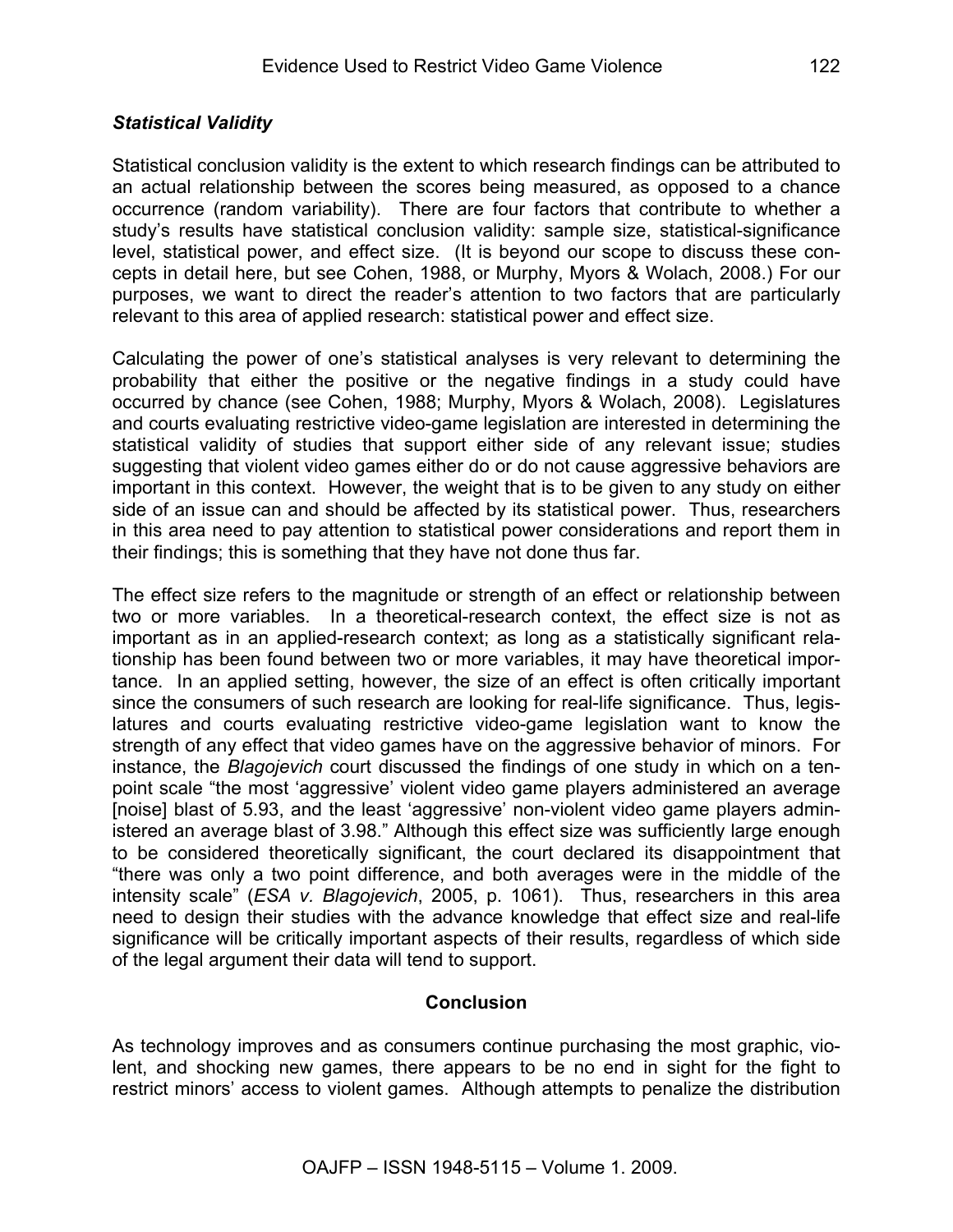of violent games to minors have failed so far, legislators continue to propose new bills in the hope that they will ultimately be upheld. Because the First-Amendment protections of freedom of speech are such a valuable aspect of our culture, however, the resolution of this controversy really does deserve "strict scrutiny" and needs to be based in part on valid psychological research. Improvements to the research methodology used in this area, such as addressing legally relevant questions and strengthening the external and statistical conclusion validity of studies, should help us develop more effective and wellgrounded public policies regarding violent video games. At the very least, strengthening the research used on both sides of the restrictive video-game legislation battles will allow legislatures and courts to make more informed decisions.

Acknowledgements: This article is based on the first author's doctoral dissertation, completed as part of the requirements for the J.D. and Psy.D. joint degrees.

Received September 26, 2009; Accepted December 12, 2009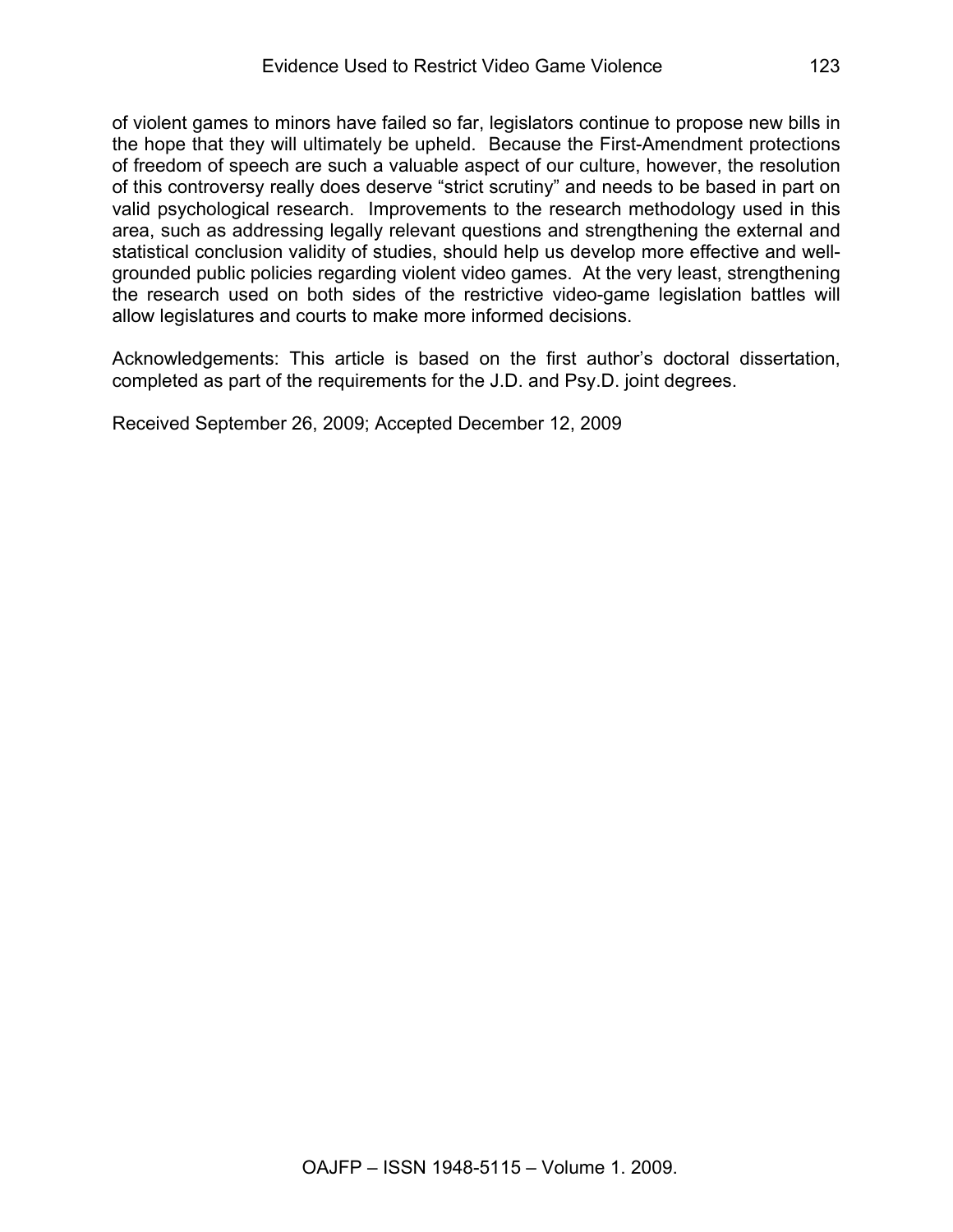#### **References**

- A.B. 1179, 2005 Reg. Sess. (Cal. 2005).
- Abbott, K. (2002, March 5). Sanders' videogame lawsuit dismissed. *Rocky Mountain News*. Retrieved May 1, 2007, from http://www.rockymountainnews.com/news/2002/mar/05/sanders-videogamelawsuit-dismissed/
- *Abrams v. United States,* 250 U.S. 616 (1919).

American Amusement Machine Association v. Kendrick, 244 F.3d 572 (7th Cir. 2001).

- Anderson, C. A. (2003). Video games and aggressive behavior. In D. Ravitch & J. P. Viteritti (Eds.), *Kid stuff: Marketing sex and violence to America's children* (pp. 143-167). Baltimore, MD: Johns Hopkins University Press.
- Anderson, C. A. (2004). An update on the effects of violent video games. *Journal of Adolescence, 27,* 113-122.
- Anderson, C.A., Berkowitz, L., Donnerstein, E., Huesmann, L. R., Johnson, J. D., Linz, D., et al. (2003). The influence of media violence on youth. *Psychological Science in the Public Interest, 4*, 81-110.
- Anderson, C. A., & Bushman, B. J. (2001). Effects of violent video games on aggressive behavior, aggressive cognition, aggressive affect, physiological arousal, and prosocial behavior: A meta-analytic review of the scientific literature. *Psychological Science, 12,* 353-359.
- Anderson, C.A., Carnagey, N. L., Flanagan, M., Benjamin, A. J., Eubanks, J., & Valentine, J. C. (2004). Violent video games: Specific effects of violent content on aggressive thoughts and behavior. *Advances in Experimental Social Psychology, 36,* 199-249.
- Anderson, C. A., & Dill, K. E. (2000). Video games and aggressive thoughts, feelings, and behavior in the laboratory and in life. *Journal of Personality and Social Psychology, 78*, 772-791.
- Anderson, C. A., & Ford, C. M. (1986). Affect of the game player: Short-term effects of highly and mildly aggressive video games. *Personality and Social Psychology Bulletin, 12,* 390-402.
- Anderson, C. A., Gentile, D. A., & Buckley, K. E. (2007). *Violent video game effects on children and adolescents: Theory, Research, and Public Policy*. Oxford University Press.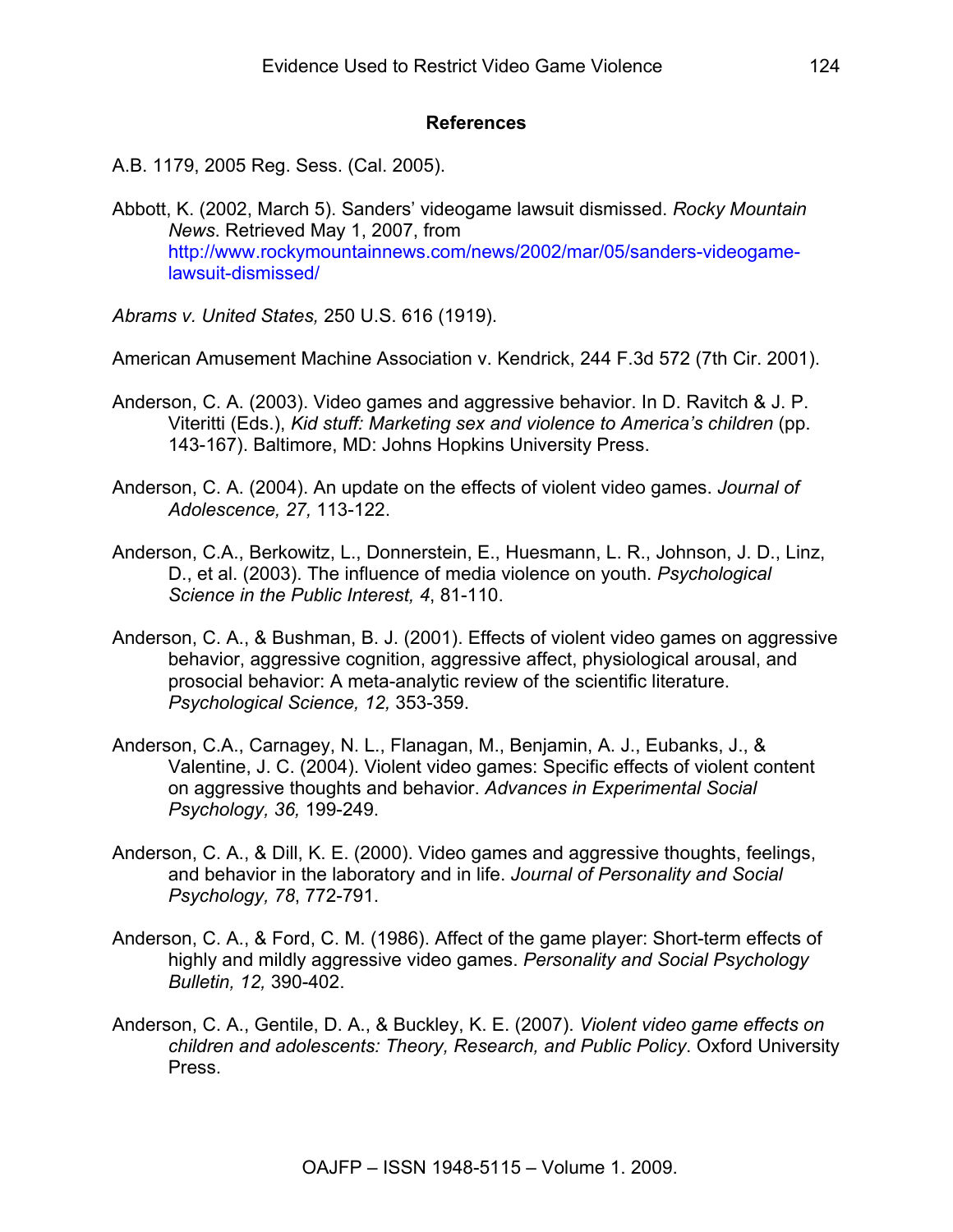- Ballard, M. E., & Wiest, J. R. (1995). *Mortal kombat: The effects of violent video technology on males' hostility and cardiovascular responding.* Paper presented at the Biennial Meeting of the Society for Research in Child Development, Indianapolis, IN.
- Blasi, V. (1977). The checking value in First Amendment theory. *American Bar Foundation Research Journal, 2,* 521-649.
- Bollinger, L. C. (1986). *The tolerant society*. New York: Oxford University Press, Inc.
- Bradley, E. (2005, March 6). Can a video game lead to murder? *CBS News*. Retrieved July 4, 2007, from http://www.cbsnews.com/stories/2005/03/04/60minutes/main678261.shtml
- Brady, S. S., & Matthews, K. A. (2006). Effects of media violence on health-related outcomes among young men. *Archives of Pediatric and Adolescent Medicine*, *160*, 341-347.
- Carnagey, N. L., & Anderson, C. A. (2005). The effects of reward and punishment in violent video games on aggressive affect, cognition, and behavior. *Psychological Science, 16,* 882-889.
- Cohen, J. (1988). *Statistical power analysis for the behavioral sciences (2nd ed.).* Hillsdale, NJ: Lawrence Erlbaum Associates, Inc.
- Cooper, J., & Mackie, D. (1986). Video games and aggression in children. *Journal of Applied Social Psychology, 16,* 726-744.
- Dill, K. E., & Dill, J. C. (1998). Video game violence: A review of the empirical literature. *Aggression and Violent Behavior: A Review Journal, 3,* 407-428.
- Dominick, J. R. (1984). Videogames, television violence, and aggression in teenagers. *Journal of Communication, 34,* 136-147.
- Eekelaar, J. (1986). The emergence of children's rights. *Oxford Journal of Legal Studies, 6*, 161-182.
- *Entertainment Merchants Association v. Henry,* 2007 U.S. Dist. LEXIS 69139 (W.D. Okla. 2007).
- *Entertainment Software Association v. Blagojevich,* 404 F.Supp.2d 1051 (N.D. Ill. 2005).

*Entertainment Software Association v. Foti,* 451 F.Supp.2d 823 (M.D. La. 2006).

*Entertainment Software Association v. Granholm,* 426 F.Supp.2d 646 (E.D. Mich. 2006).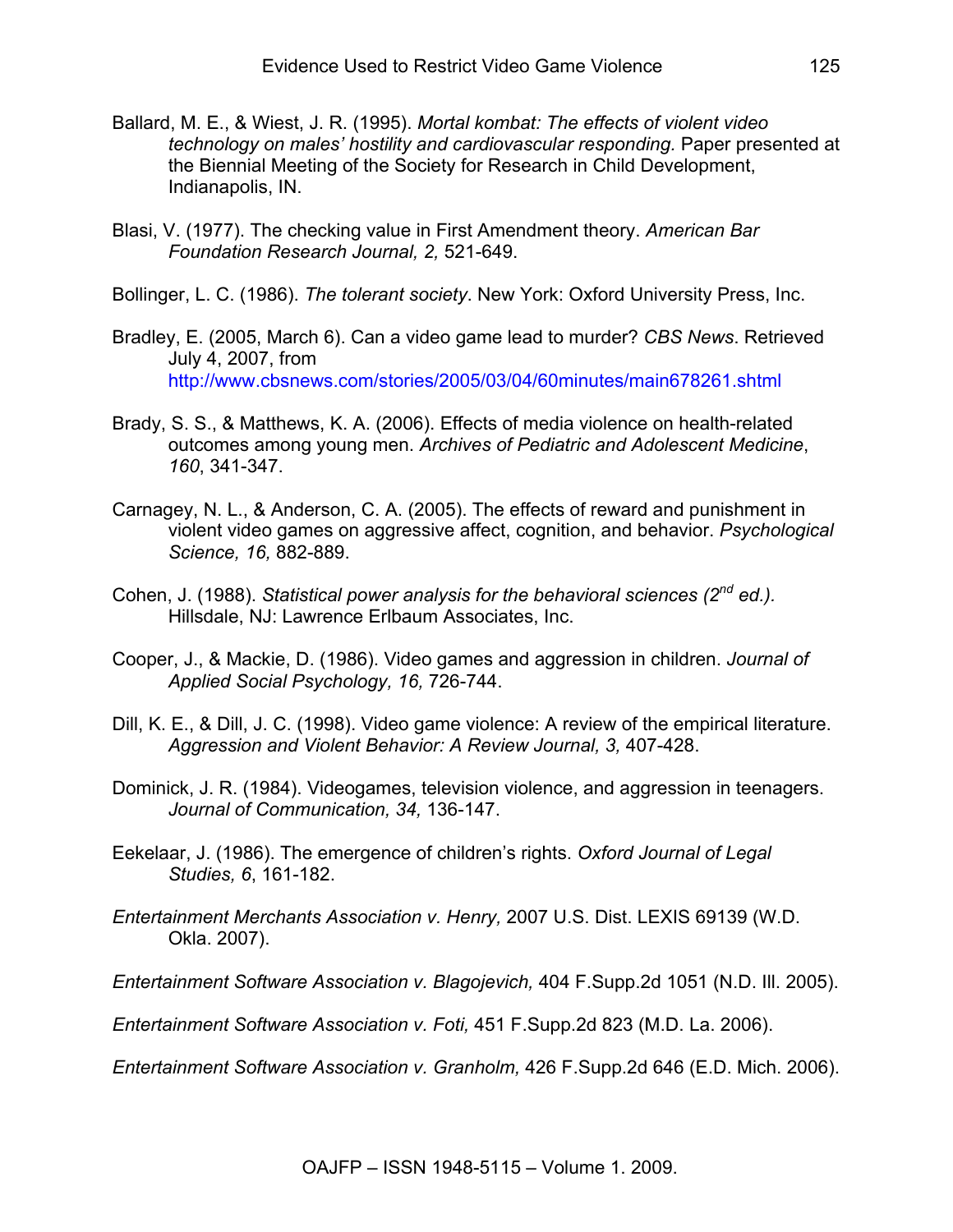*Entertainment Software Association v. Hatch,* 443 F.Supp.2d 1065 (D. Minn. 2006).

- Feinberg, J. (1980). The child's right to an open future. In W. Aiken & H. LaFollette (Eds.), *Whose child?: Children's rights, parental authority, and state power* (pp. 124-153). Totowa, NJ: Littlefield, Adams, and Co.
- Fling, S., Smith, L., Rodriguez, T., Thornton, D., Atkins, E., & Nixon, K. (1992). Video games, aggression, and self-esteem: A survey. *Social Behavior and Personality, 20*, 39-46.
- Funk, J. B., Bechtoldt-Baldacci, H., Pasold, T., & Baumgardner, J. (2004). Violence exposure in real-life, video games, television, movies, and the internet: Is there desensitization? *Journal of Adolescence*, *27*, 23-39.
- Funk, J. B., Buchman, D. D., Jenks, J., & Bechtoldt, H. (2003). Playing violent video games, desensitization, and moral evaluation in children. *Journal of Applied Developmental Psychology, 24*, 413-436.
- Funk, J. B., Hagan, J., Schimming, J., Bullock., W. W., Buchman, D. D., & Myers, M. (2002). Aggression and psychopathology in adolescents with a preference for violent electronic games. *Aggressive Behavior, 28,* 134-144.
- Gentile, D.A., & Anderson, C.A. (2006). Violent video games: Effects on youth and public policy implications. In N. Dowd, D. G. Singer, & R. F. Wilson (Eds.), *Handbook of children, culture, and violence* (pp. 225-246). Thousand Oaks, CA: Sage.
- Gentile, D. A., Lynch, P. L., Linder, J. R., & Walsh, D. A. (2004). The effects of violent video game habits on adolescent hostility, aggressive behaviors, and school performance. *Journal of Adolescence, 27,* 5-22.
- Graybill, D., Kirsch, J., & Esselman, E. (1985). Effects of playing violent versus nonviolent video games on the aggressive ideation of aggressive and nonaggressive children. *Child Study Journal, 15,* 199-205.
- Graybill, D., Strawniak, M., Hunter, T., & O'Leary, M. (1987). Effects of playing versus observing violent versus nonviolent video games on children's aggression. *Psychology: A Quarterly Journal of Human Behavior, 24*(3), 1-8.
- Greenawalt, K. (1989). Free speech justification. *The Columbia Law Review, 89*, 119- 155.
- Grossman, D. (1996). *On killing: The psychological cost of learning to kill in war and society*. Boston: Back Bay Books.
- H.B. 1009, 58<sup>th</sup> Leg., Reg. Sess. (Wash. 2003).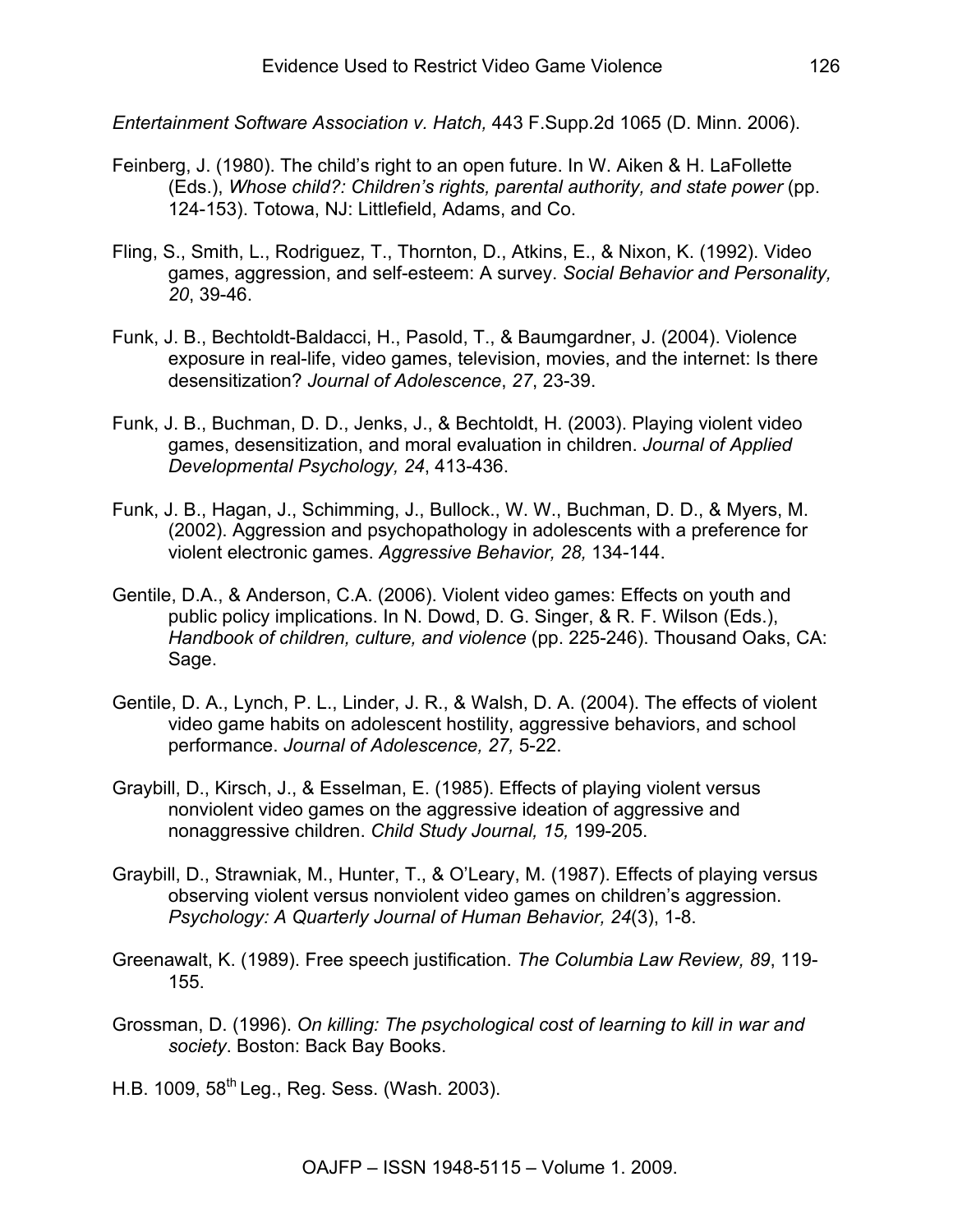Ihori, N., Sakamoto, A., Kobayashi, K., & Kimura, F. (2003). Does video game use grow children's aggressiveness?: Results from a panel study. In K. Arai (Ed.), *Social contributions and responsibilities of simulation and gaming* (pp. 221-230). Tokyo: Japan Association of Simulation and Gaming.

Indianapolis, Ind., City-County General Ordinance No. 72, § 831.1 (2000).

- Interactive Digital Software Association v. St. Louis County, 329 F.3d 954 (8th Cir. 2003).
- Irwin, A. R., & Gross, A. M. (1995). Cognitive tempo, violent video games, and aggressive behavior in young boys. *Journal of Family Violence, 10,* 337-350.
- Jones, G. (2002). *Killing monsters: Why children need fantasy, super heroes, and make-believe violence*. New York, NY: Basic Books.
- Jones, K. C. (2003, June 3). Ban on violent video games struck down. *Missouri Lawyers Weekly*. Retrieved February 20, 2007, from http://www.molawyersweekly.com/mobn0603.cfm
- Kelly, G. (1999, June 15). Lawsuits damage grieving community. *Rocky Mountain News*. Retrieved July 3, 2007, from http://denver.rockymountainnews.com/shooting/0615pad1.shtml
- Kestenbaum, G. I., & Weinstein, L. (1985). Personality, psychopathology, and developmental issues in male adolescent video game use. *Journal of the American Academy of Child Psychiatry, 24*, 325-337.
- Kirsh, S. J. (1998). Seeing the world through Mortal Kombat-colored glasses: Violent video games and the development of a short-term hostile attribution bias. *Childhood: A Global Journal of Child Research*, *5*, 177-184.
- Kirsh, S. J. (2003). The effects of violent video game play on adolescents: The overlooked influence of development. *Aggression and Violent Behavior: A Review Journal, 8*, 377-389.
- Krahe, B., & Moller, I. (2004). Playing violent electronic games, hostile attributional style, and aggression-related norms in German adolescents. *Journal of Adolescence, 27,* 53-69.

La. Act 441 (2006).

Lin, S., & Lepper, M. R. (1987). Correlates of children's usage of video games and computers. *Journal of Applied Social Psychology, 17*, 72-93.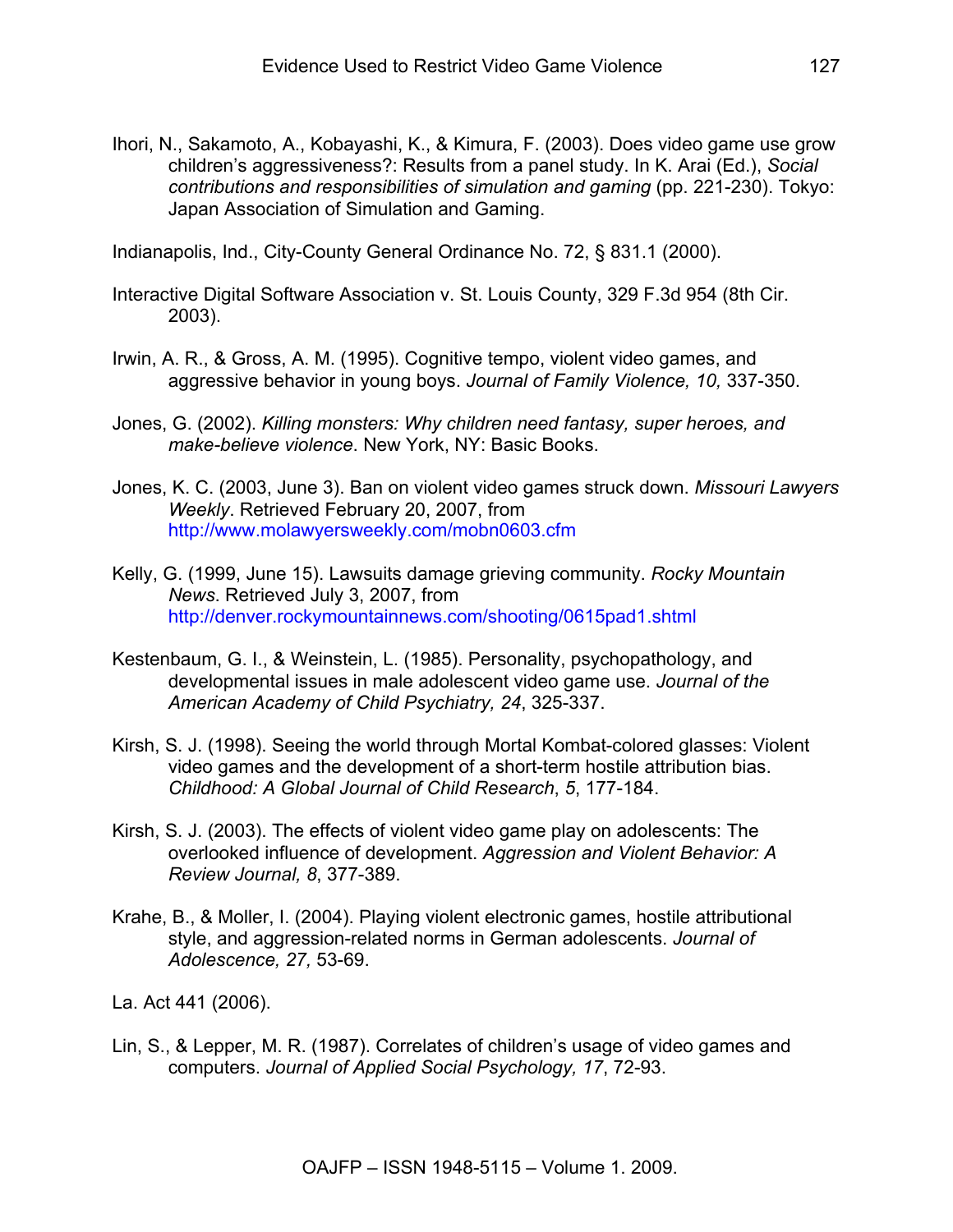- Massey, C. (2005). *American Constitutional law: Powers and liberties*. New York: Aspen Publishers.
- Meiklejohn, A. (1948). *Free speech and its relation to self government.* New York: Harper & Brothers.
- Meyer, E. (2003, September 15). Reading a troubled mind. *Akron Beacon Journal: Ohio.com*. Retrieved October 3, 2007, from http://www.antidepressantsfacts.com/2003-09-15-Beacon%20Journal-Dustin-Lynch.htm

Mich. P. A. 108 (2005).

- Mill, J. S. (1947). *On liberty*. New York: Appleton.
- Milton, J. (2006). *Areopagitica: A speech of Mr. John Milton for the liberty of unlicensed printing*. The Lawbook Exchange, Ltd.

Minn. Stat. § 325I.06, subd. 2 (2006).

- Moshman, D. (1989). *Children, education, and the First Amendment*. University of Nebraska Press: Lincoln and London.
- Murphy, K., Myors, B., & Wolach, A. (2008). *Statistical Power Analysis: A simple and general traditional and modern hypothesis tests (3rd ed.).* New York: Routledge.
- NPD Group. (2007, January 19). *2006 U.S. video game and PC game retail sales reach \$13.5 billion exceeding previous record set in 2002 by over \$1.7 billion*. Retrieved August 1, 2007, from http://www.npd.com/press/releases/press\_070119.html

Okla. Stat. tit. 21, § 1040.75(3)(b) (2006).

*Prince v. Massachusetts,* 321 U.S. 158 (1944).

- Saunders, K. W. (2003). *Saving our children from the First Amendment*. New York: New York University Press.
- Schauer, F. (1985). Free speech and its philosophical roots. In T. Daniel Shumate (Ed.), *The First Amendment: The legacy of George Mason* (pp. 132-155). Fairfax, VA: George Mason University Press.
- Schutte, N. S., Malouff, J. M., Post-Gorden, J. C., & Rodasta, A. R. (1988). Effects of playing videogames on children's aggressive and other behaviors. *Journal of Applied Social Psychology, 18*, 454-460.